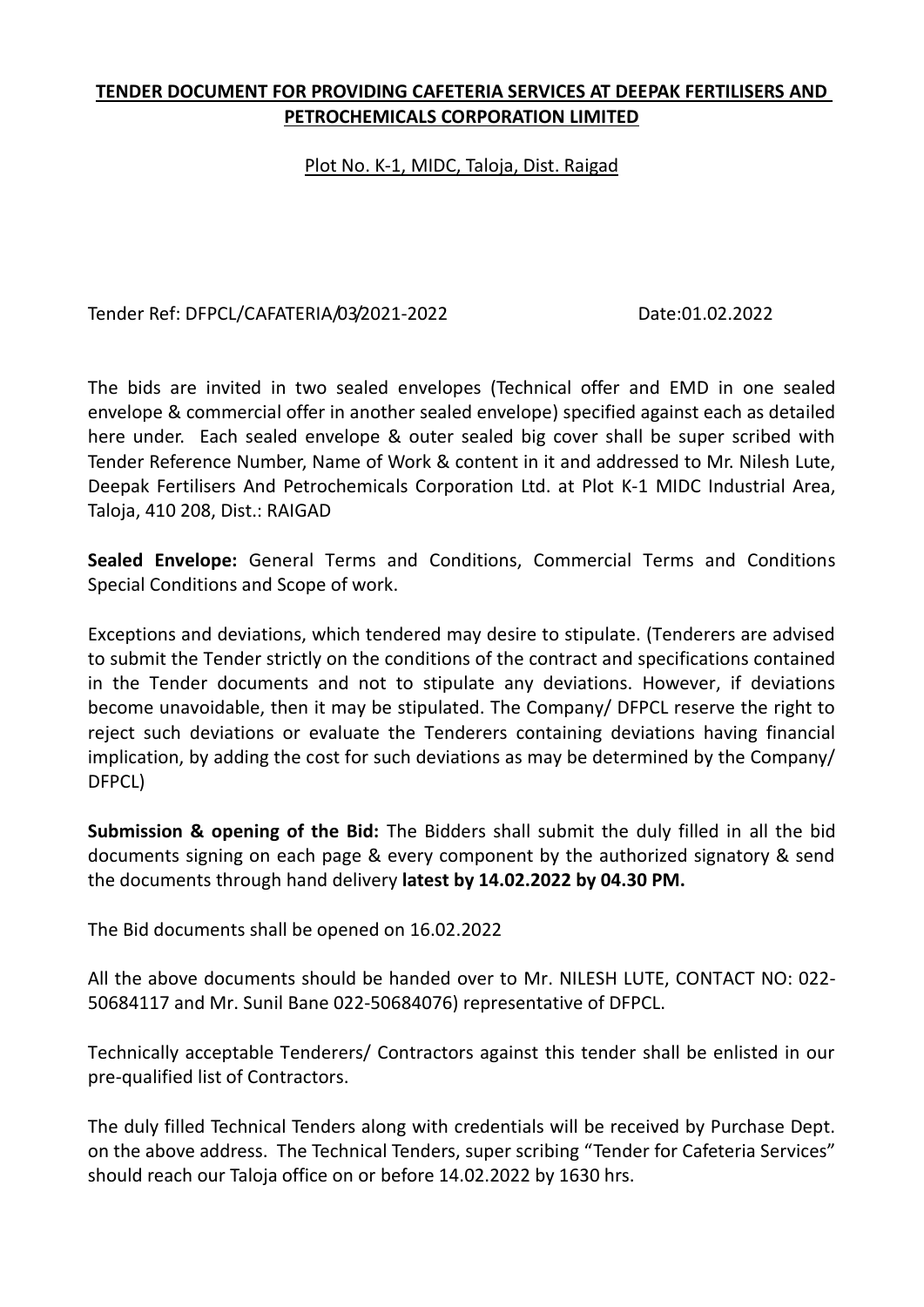The Tender which do not fulfill all or any of the condition laid down in this document are liable to be ignored at the sole discretion of Deepak Fertilisers and Petrochemicals Corporation Limited (DFPCL or company). DFPCL also reserve the right to reject any/all the offers without assigning any reason thereof.

In case of any technical queries you may contact our Job Controller Shri Santaram Chalwad / Ganesh Suryarao Telephone No. 022-50684043 / 022 50684053. For commercial queries, you may contact Mr. Nilesh Lute / Sunil Bane Tel No. 5068 4117 / 5068 4076.

Thanking You,

Yours faithfully,

For Deepak Fertilisers And Petrochemicals Corporation Ltd.

S. Behera GM Commercial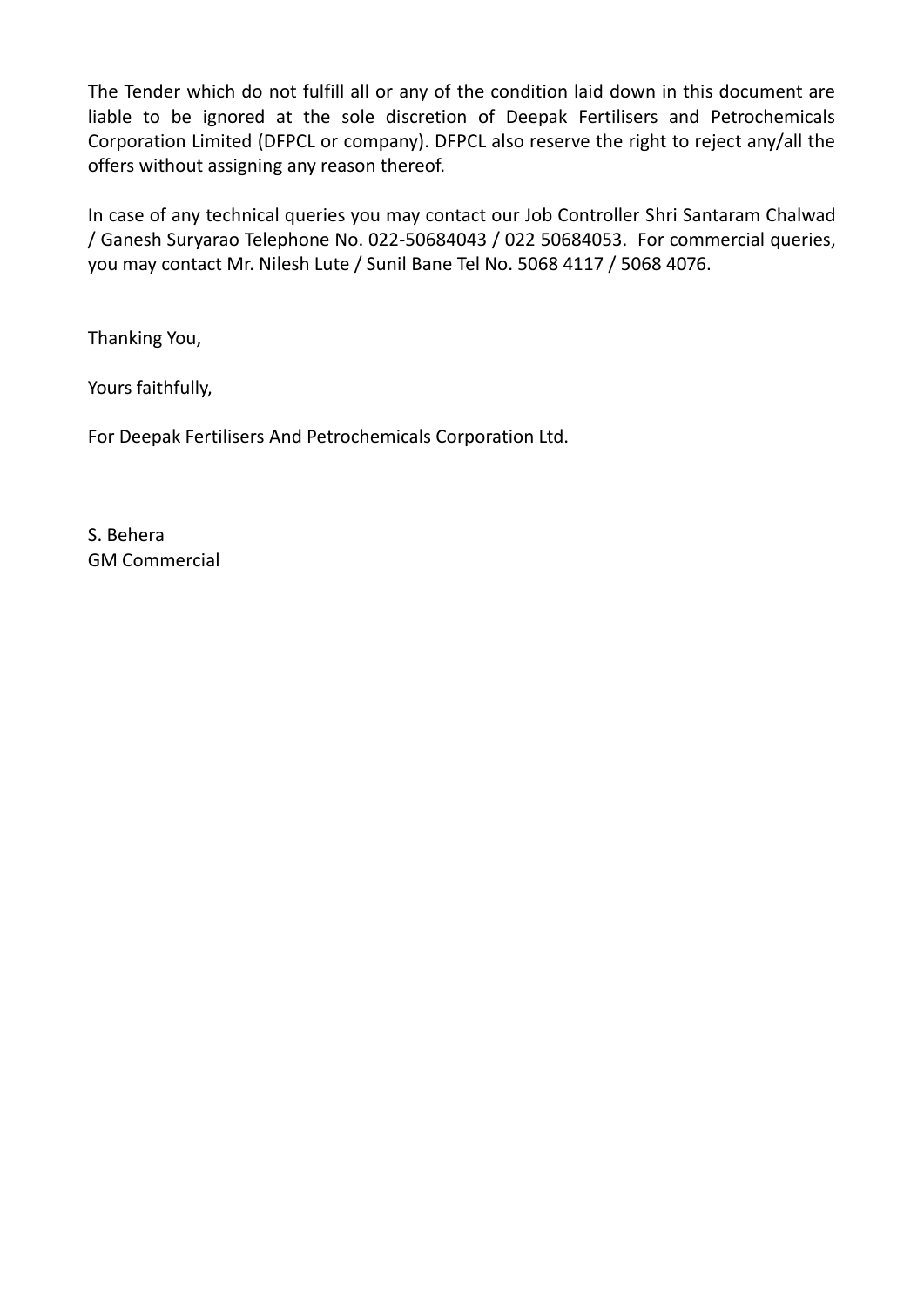#### **INTRUCTIONS TO TENDERERS**

- 1. Earnest Money Deposit of Rs. 1,00,000/- in the form of bank demand draft will have to be submitted in favour of Deepak Fertilisers and Petrochemicals Corporation Limited along with Tender documents. Tenders received without EMD will be disqualified. If for any reason the bidder withdraws his bid at any time prior to expiry of the validity period or refuses to execute the work after issue of the letter of intent / work order, the EMD is liable to be forfeited. Earnest Money Deposit will not carry interest.
- 2. All pages of the Tender form and questionnaire must be signed and sealed by the Tenderers and return to us.
- 3. Tenderers have to submit details along with documentary evidences for the registrations as mentioned below.
	- a) Registration under Shops and Establishment Act.
	- b) Registration as Proprietary/Partnership firm/Private Ltd or Public Ltd.
	- c) Registration with PF organization for allotment of PF code number.
	- d) Registration with GST and the GST number.
	- e) Allotment letter under ESIC Act.
	- f) Registration for Professional Tax.
	- g) Registration under Maharashtra Labour Welfare Act.
	- h) Registration with Income Tax Dept for allotment of permanent income tax code number.
	- i) Registration for Catering Services with Municipal Corporation.
	- j) Proof of quantity and quality of manpower on the Muster Roll on firm as on date.
	- k) Annual turnover of firm for last three years.
	- l) Copy of ISO Certificate if any.
	- m) FDA Approval under Food Safety and Standards Act, 2006.
- 4. Tenderers are advised to submit their bids strictly as per the terms and conditions and without any deviations.
- 5. DFPCL reserves the right to accept or reject any or all tenders at its sole discretion without assigning any reason.
- 6. Late tenders will not be accepted / received.
- 7. Canvassing in connection with the tender in any form is strictly prohibited. Tenders submitted by party who resort to canvassing will be liable for rejection.
- 8. In case of any unscheduled holiday falling on prescribed closing or opening day of the tender, the next working day will be treated as scheduled for opening or closing day of tender as the case may be.
- 9. The bidders are advised to read carefully all the terms and conditions of tender document which will form part of contract.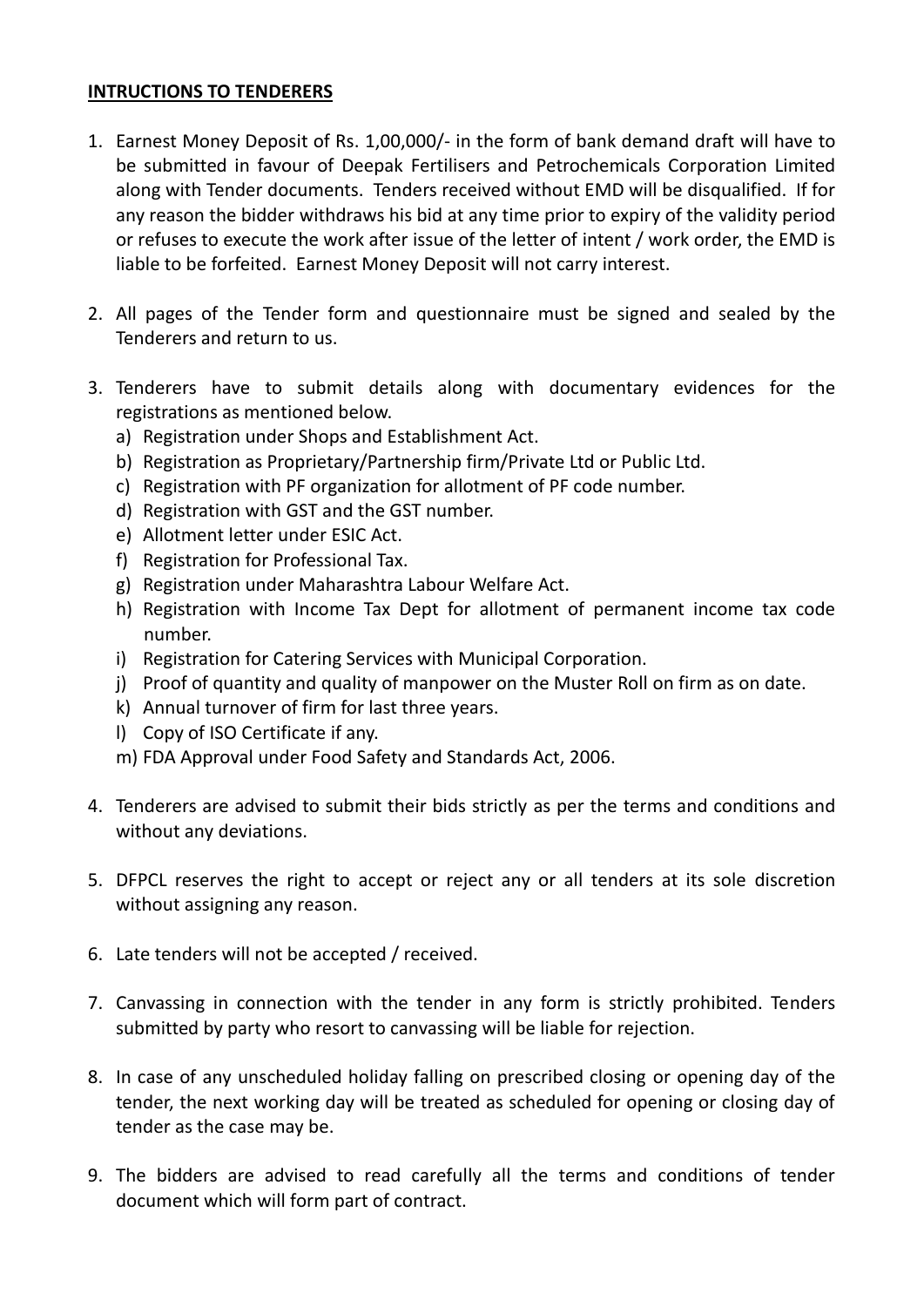- 10. If the tenderer gives wrong information deliberately to comply with conditions for acceptance of tender, DFPCL reserves the right to reject such tenders without assigning any reason. Not more than one tender will be submitted by one tenderer for the same work.
- 11. The successful tenderer shall be required to execute the formal agreement with DFPCL within thirty days of the issue of offer of the contract.

# **PRE-QUALIFICATION CRITERIA FOR CAFETERIA CONTRACTOR**

- 1. Well equipped Kitchen facility should be nearby to our Plant site of DFPCL, i.e., Minimum 15kms from Plot K-1, MIDC, Taloja.
- 2. Ability to provide food facility around 1000 employees for minimum three times a day.
- 3. 2 to 5 years' experience in similar facility/Field.
- 4. Able to deploy sufficient and competent manpower as per requirement (Min30)
- 5. Food and Drug Administration and Food Safety License. (FDA)
- 6. List of Clients of the contractor
- 7. Compliances of statutory requirement like registration under ESIC, PF and other related Statutory Acts, Rules and Regulations prevailing for the prupose of implementation of the contract.
- 8. Annual Turnover of Rs. 75 Lacs including group companies.

# **DEEPAK FERTILISERS AND PETROCHEMICALS CORPORATION LIMITED PLOT NO. K-1, MIDC, TALOJA, DIST. RAIGAD (MAHARASHTRA)**

## **TERMS AND CONDITIONS**

Deepak Fertilisers And Petrochemicals Corporation Ltd (hereinafter referred to as "DFPCL)" desires to appoint contractor to provide Cafeteria Services (hereinafter referred to as "Contractor").

- **1.** Contractor will have to prepare food / snacks outside the company premises and serve it in the Cafeteria as well as at the service points brought out in Annexure- "B1. The Contractor should be able to provide Kitchen facility nearby to our plant site of DFPCL i.e. Minimum 15kms from K-1, MIDC, Taloja.
- **2.** Contractor is allowed to prepare Omlet, Egg Burjee and Sandwich etc. in the Company Cafeteria at the place provided for purpose in Cafeteria and serve the same in Cafeteria as well as at the service points in all the shifts as per the time schedule round the clock on all days of the week of good and quantity/quality.
- **3.** DFPCL will provide electricity, water, furniture, fittings, utensils, cutlery and crockery within Cafeteria as well as for the service points and the contractor will be accountable for all items issued to him from time to time for rendering the services by him in company premises.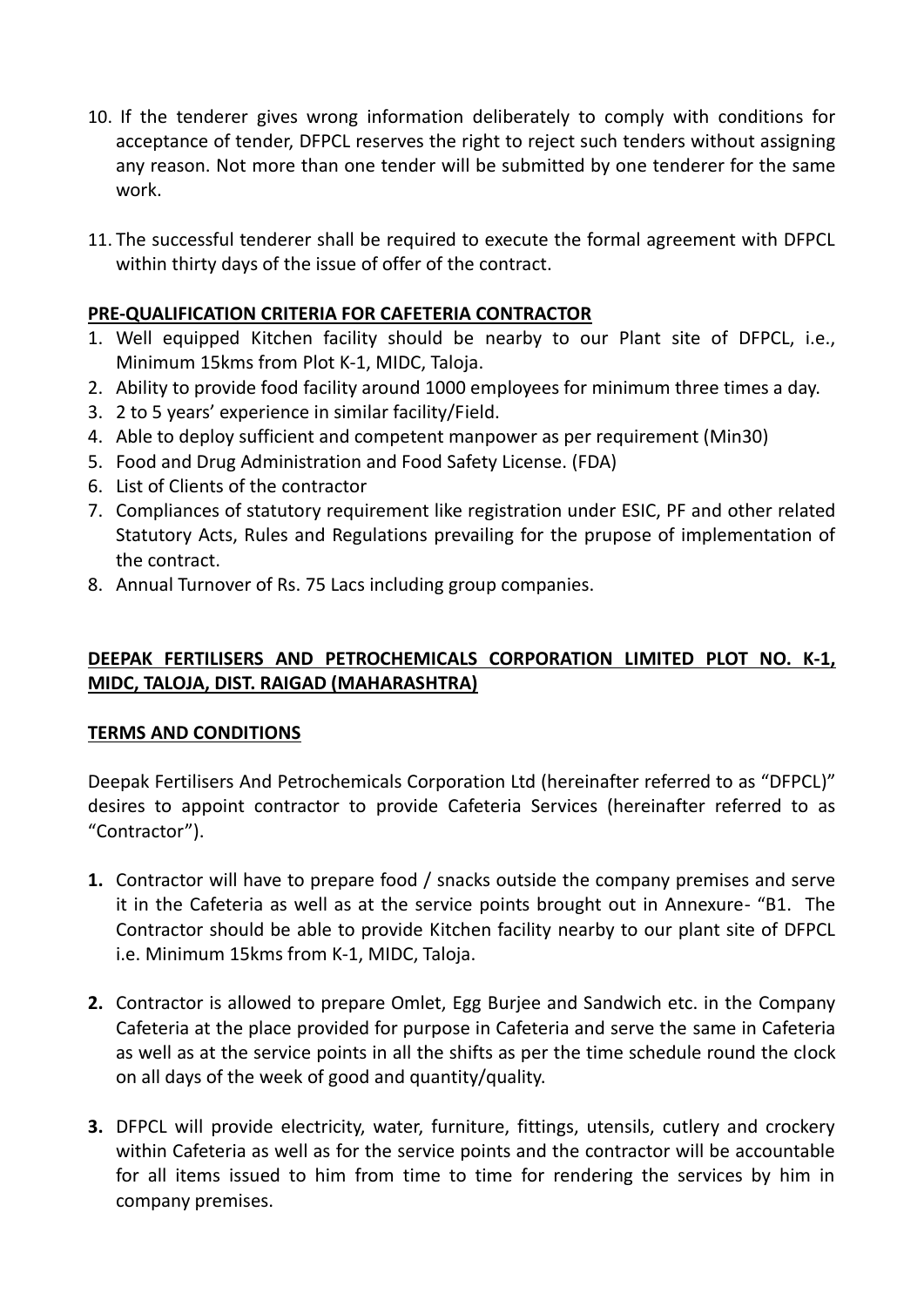- **4.** The utensils, cutlery, kitchenware's etc for cooking and bringing the food/snacks from his cook house to cafeteria will be the responsibility of the contractor.
- **5.** Contractor will accept SODEXO Coupons from the employees issued by the company in lieu of money for the food/snacks provided to them.
- **6.** Cost/price of items brought out in the Scope of work will remain fixed for the entire period of the Contract and their will not be subject to any escalation in cost/price.
- **7.** Contractor will make provision of wholesome, hygienic and palatable food confirming to Food safety standards in accordance with the menu approved in advance by the Cafeteria Committee.
- **8.** Contractor will be responsible for good standard of housekeeping of complete Cafeteria premises and maintain best hygenic conditions in the Cafeteria as well as in the cook house of the contractor outside Company premises while preparation and serving.
- **9.** Contractor has to ensure that Supervisors and waiters and other staff provided for rendering the services are skilled and bear the good moral character/antecedents and ensure customer's satisfaction to the fullest.
- **10.**The supervisors deployed by the contractor to supervise the canteen services will be answerable to the Cafeteria committee and accountable for all the records pertaining to the Cafeteria services.
- **11.**The contractor will provide uniform/identity cards/ and comply with all other required statutory provisions applicable to its employees and ensure 100% compliance of all existing statutory requirements such as PF Bonus, ESIC etc. The contractor will also be responsible for maintaining all records as required by the company.
- **12.**Contractors will be responsible for the removal and disposal garbage/waste related to Cafeteria/ service points on regular basis.
- **13.**Storing/supply/sale and consumption of drugs, alcoholic drinks, cigarettes or any other items of intoxication are strictly prohibited in DFPCL premises, including Cafeteria. Any Breach of such restrictions by the Cafeteria Contractor will attract deterrent action against Contractor as per statutory norms.
- **14.**The Contractor shall not use the cafeteria premises for any other activity expect for which it has been provided for.
- **15.**The DFPCL reserves right to appoint officers/officials to inspect the quality of raw materials food and other items prepared and sold in canteen and hygienic condition at cook house. Any defect pointed out by such officers/officials during their visit shall be properly attended to by Contractor.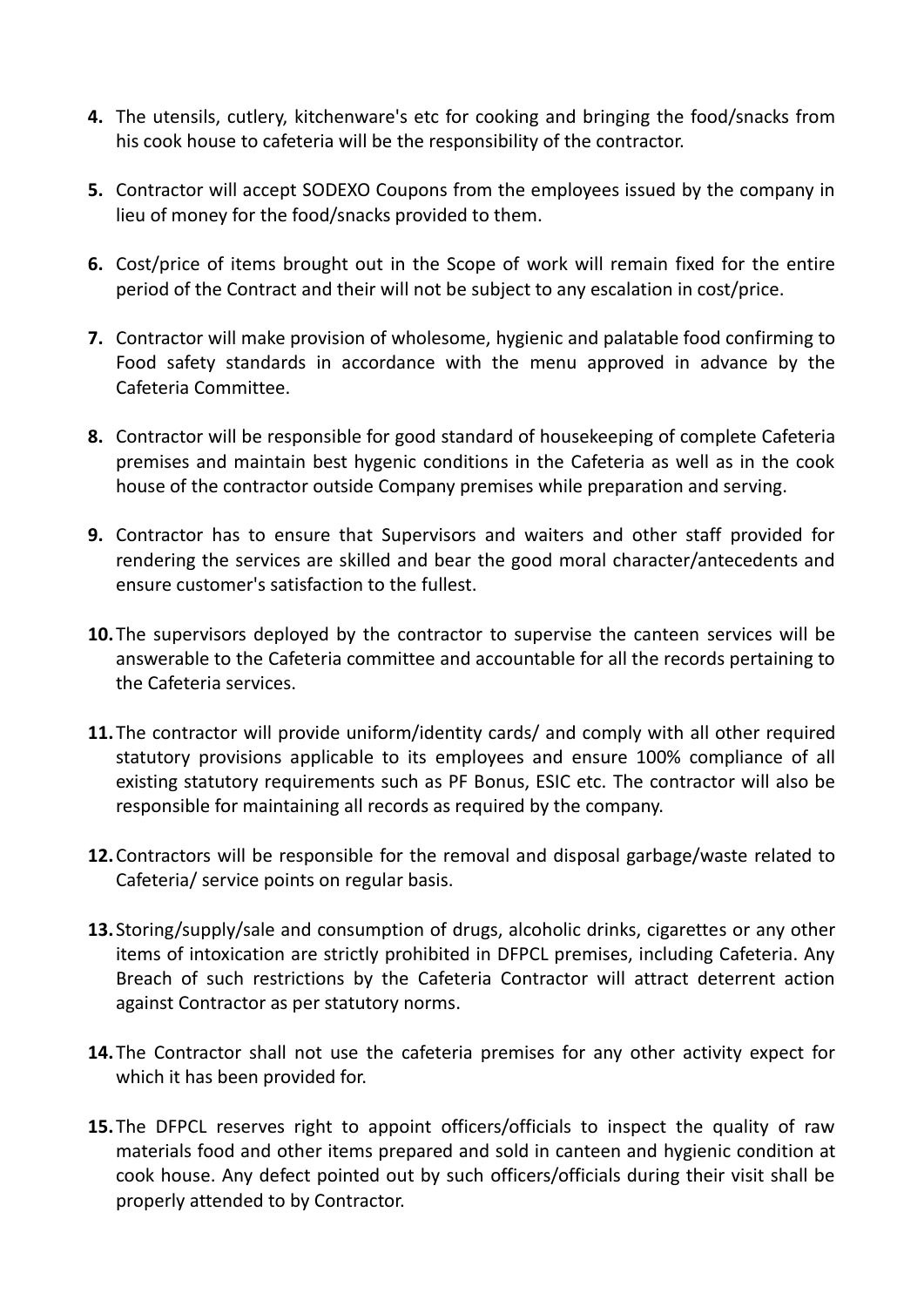- **16.**The workman and other persons to be engaged by the contractor for providing Cafeteria Services will be the employees of contractor. This shall not create nor shall it be deemed to create any employee – employer relationship between DFPCL and such workman and the persons engaged by the contractor. Such employee shall not claim any right for employment with DFPCL. It is contractor's responsibility to make known the above fact to all his employee.
- **17.** The contractor shall make payment of wages to its employees latest by 7<sup>th</sup> of each month.
- **18.**The contractor shall raise bills on fifth day of each month for the services rendered in the previous month.
- **19.**This contract shall be valid for two years.
- **20.**At any time prior to the deadline for submission of bids, DFPCL or its nominee or its consultants may for any reason, whether at its own initiative or otherwise or in response to any clarification requested by a prospective Tenderer, modify the NIT by amendment. The amendment will be notified in writing to all prospective Tenderers who have received the NIT and the amendment will be binding on them. In order to afford prospective Tenderers reasonable time to take the amendment into account in preparing their tenders, extension of time as may be reasonable, will be given for submission of tenders.
- **21.** No Contractor is allowed to bid below the current minimum wages applicable. Any change (Increase / Decrease) in minimum wages during the contract period will be payable extra by DFPCL/ recovered from the contractor.
- **22.**Bids shall be valid for at least 90 days after the date of price bid opening prescribed by the DFPCL. A bid valid for a shorter period may be rejected at the discretion of DFPCL. In exceptional circumstances, DFPCL may solicit the bidder's consent to an extension of the period of validity. The request and responses thereto shall be made in writing. The bids shall be suitably extended where it is necessary at the request of DFPCL. Where bidder is unwillingly to extend the validity period, his bid shall be deemed to be invalid and the EMD would be returned to the bidder. No bidder shall be permitted to modify its bid, after commercial bids have been opened unless asked by DFPCL due to change in specifications / scope or otherwise. The final concluding bid shall be valid for 6 months from date of auction and if any new requirement received shall be catered at same auction price.
- **23.**The Contractor shall not assign or sub-let the Contract or any part thereof or allow any person to become interested therein in any manner whatsoever without the previous consent in writing of DFPCL. Any breach of this condition shall entitle DFPCL to take such steps as may be necessary and also terminate Contract. Such termination shall also render the Tenderer liable for payment to DFPCL in respect of any loss or damage arising or ensuing from such cancellation. The permitted subletting or work by the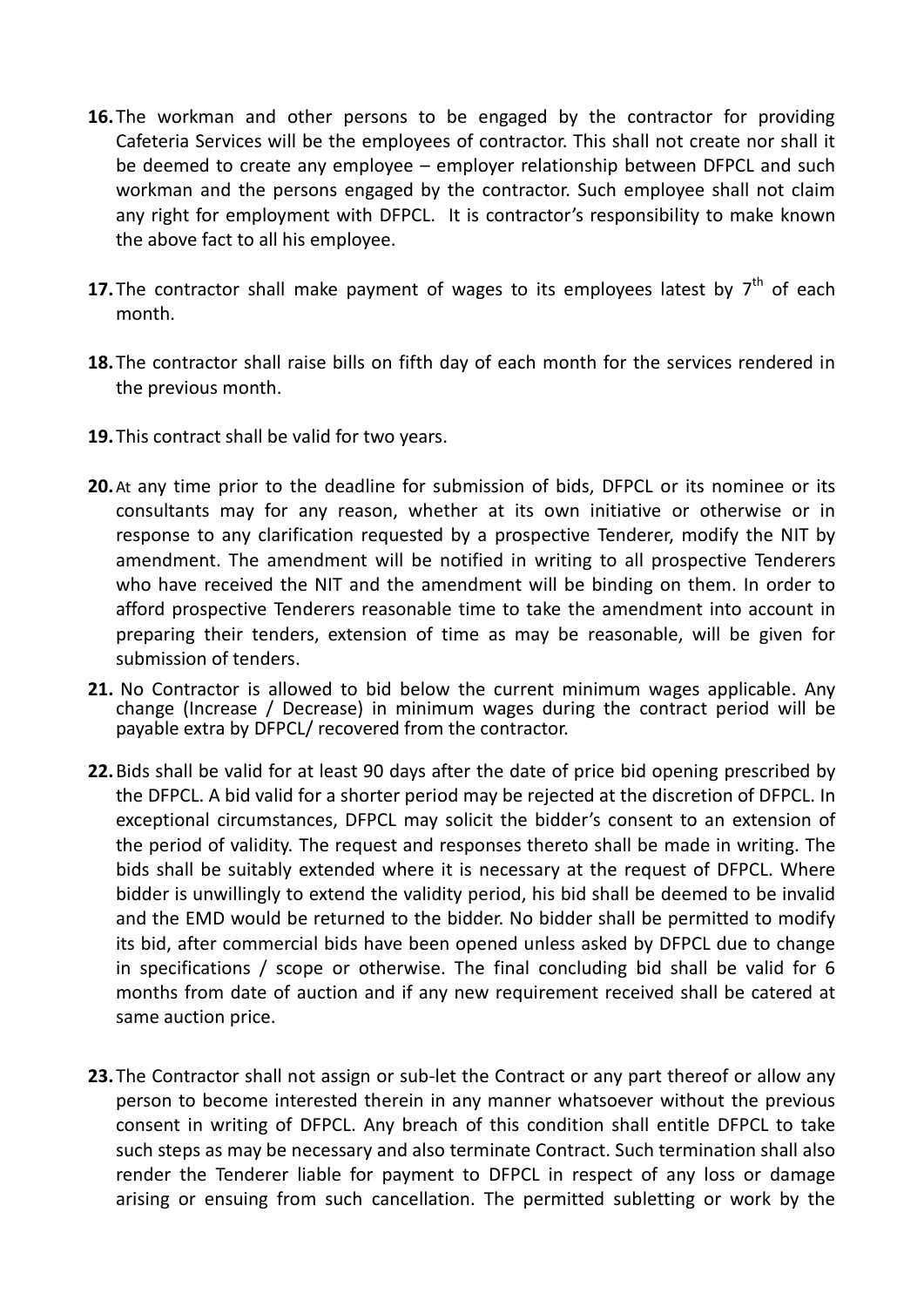Tenderer shall not establish any contractual relationship between the sub-contractor and DFPCL and shall not release the Tenderer of any responsibility under the Contract.

**24.**Indemnity: Without prejudice to any other provisions in these conditions, the Tenderer shall be bound to keep DFPCL, its employees, directors, any representative fully indemnified against any action, claim, cost, fine or proceedings under the provisions of any rules, regulations, bye-laws, notifications, directions or order having the force of law.

If the Contractor contravenes provisions or infringes or violates of any applicable rules and regulations and directions during the execution or completion of the work under the Contract and if, as a result of any such action, claim or proceedings, the Contractor or such representative of the Tenderer, as the case may be, adjudged to be liable to any penalties or to pay any penalties or to pay any compensation, such liability of the Tenderer if DFPCL has to take-over such liability, DFPCL shall deduct all amounts arising out of such liabilities from the Security Deposit of the Contractor or from any other amount due and payable by DFPCL to the Tenderer under this Contract or any other Contract and without prejudice to any other legal remedy available to DFPCL.

**25.**Confidentiality: Both the parties during the continuance of this Agreement and 5 (five) years after termination of this Agreement, Tenderer and/or his employees/ personnel shall keep all information, such as specifications, technical information, business data and other confidential information under this Agreement strictly confidential and shall not. Disclose it to any third party or use it for other purpose than to perform its obligations under this Agreement. Tenderer/ Vendor and/or personnel may disclose the information to an employee of Vendor, or a government agency or other regulating authority.

But only insofar as this is necessary either to carry out its duties under this Agreement or comply with any existing law, and under intimation to "DFPCL". The Contractor and/or personnel shall ensure that the person who receives the information keeps it confidential and does not use it for any unauthorized purpose.

- **26.**Relations: Each party understands that they are independent entities and this Agreement does not make it, its/ his employees, associates or agents, the legal representatives of the other party for any purpose whatsoever. Either party has express or implied right or authority to assume or to undertake any obligation in respect of and on behalf of or in the name of the other party or to bind the other party in any manner in respect of any transaction, except the present agreement.
- **27.**Amendment: The parties to this Agreement may add, delete, amend or alter all or any of the terms & conditions of this Agreement as mutually agreed from time to time and such modifications and changes shall not be effective until the same are in writing and duly signed by the authorized representatives of both the parties.
- **28.**Declaration by Tenderer: Should a Contractors have a relation or in the case of a firm, one or more of its partners a relation or relations employed in DFPCL or in case of company any of its official or relations employed in DFPCL, the authority inviting tenders shall be informed in writing of the fact at the time of submission of the tender. If so, the name, designation, department and Employee Number of such employees be indicated failing which DFPCL may in its sole discretion reject the tender or rescind the contract. If any ex-employee(s) of DFPCL is/ are employed, with the Tenderers/ Contractors, name, designation, department and employee number of such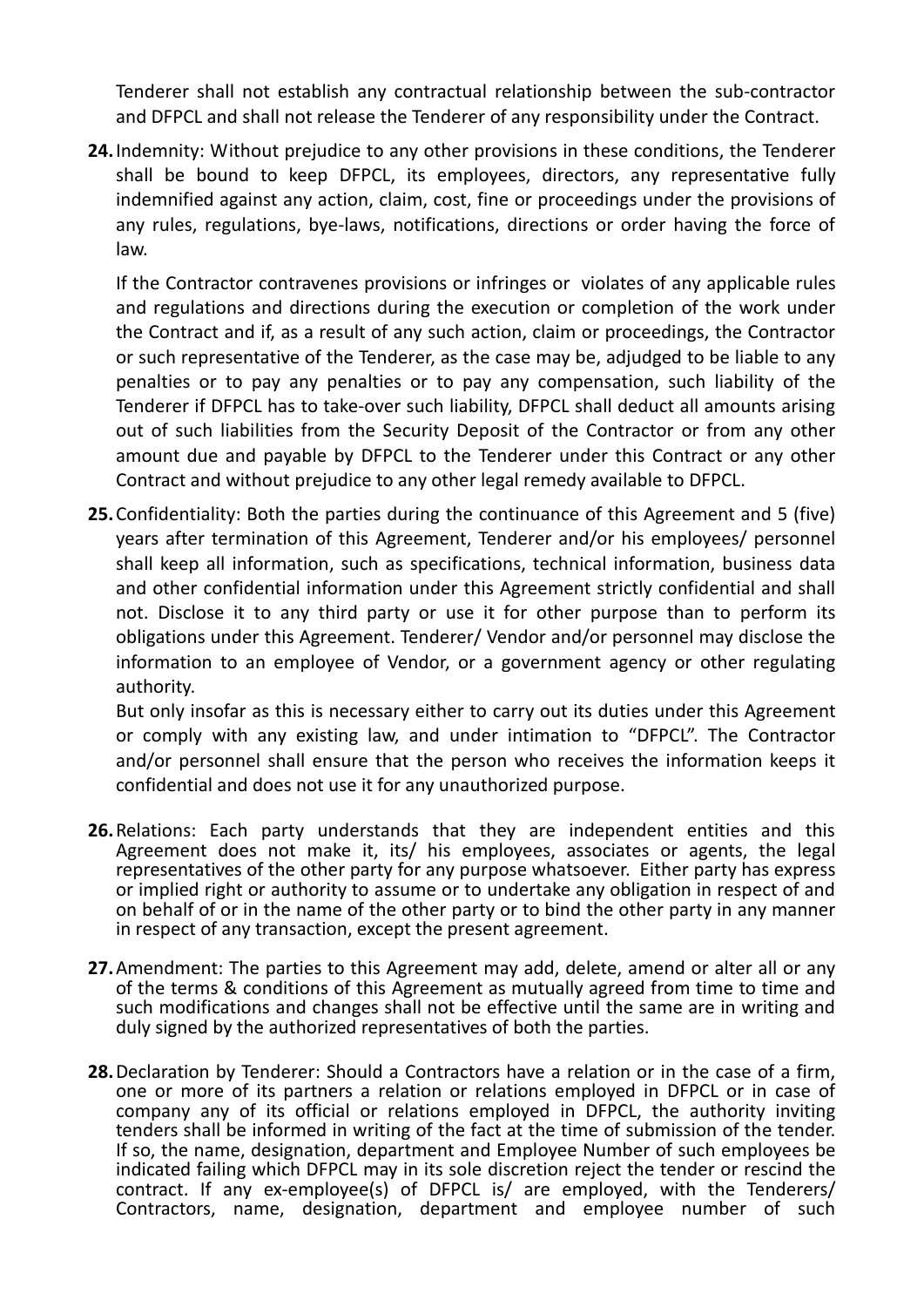employee(s) be indicated and if any ex-employee(s) of DFPCL is/ are employed after acceptance of tender, the said particulars shall also be intimated immediately in writing to DFPCL from time to time. If the Contractor fails to inform the same, DFPCL shall at sole discretion may reject the tender or rescind the contract.

#### **29.SECURITY DEPOSIT**

Contractor will have to provide security deposit of 10% of annual contractor value in form of Demand Draft drawn on the name of Deepak Fertilisers And Petrochemical Corporation Ltd or Bank Guarantee from any of the nationalized bank.

### **30.PAYMENT**

- 1. The payment in respect of official hospitality bills of DFPCL submitted in duplicate by Contractor shall be released on receipt basis subject to fulfillment of obligations by Contractor imposed under various laws, rules and regulations etc. applicable from time to time and after scrutiny of authorization for supply at prices offered by contractor. Any supply of food items.
- 2. In the event there is any query, objection, delay or dispute with regard to any bill or a part thereof, the Contractor shall not be entitled to any interest to be paid by the company for late payment.
- 3. All payments and receipts would be rounded off i.e. paise 50 or above will be rounded off to nearest higher rupee and paisa less than 50 shall be ignored.
- 4. Bills should be submitted by the contractor by  $05<sup>th</sup>$  of every month and will paid by DFPCL Within 30 days from the date of receipt of bills.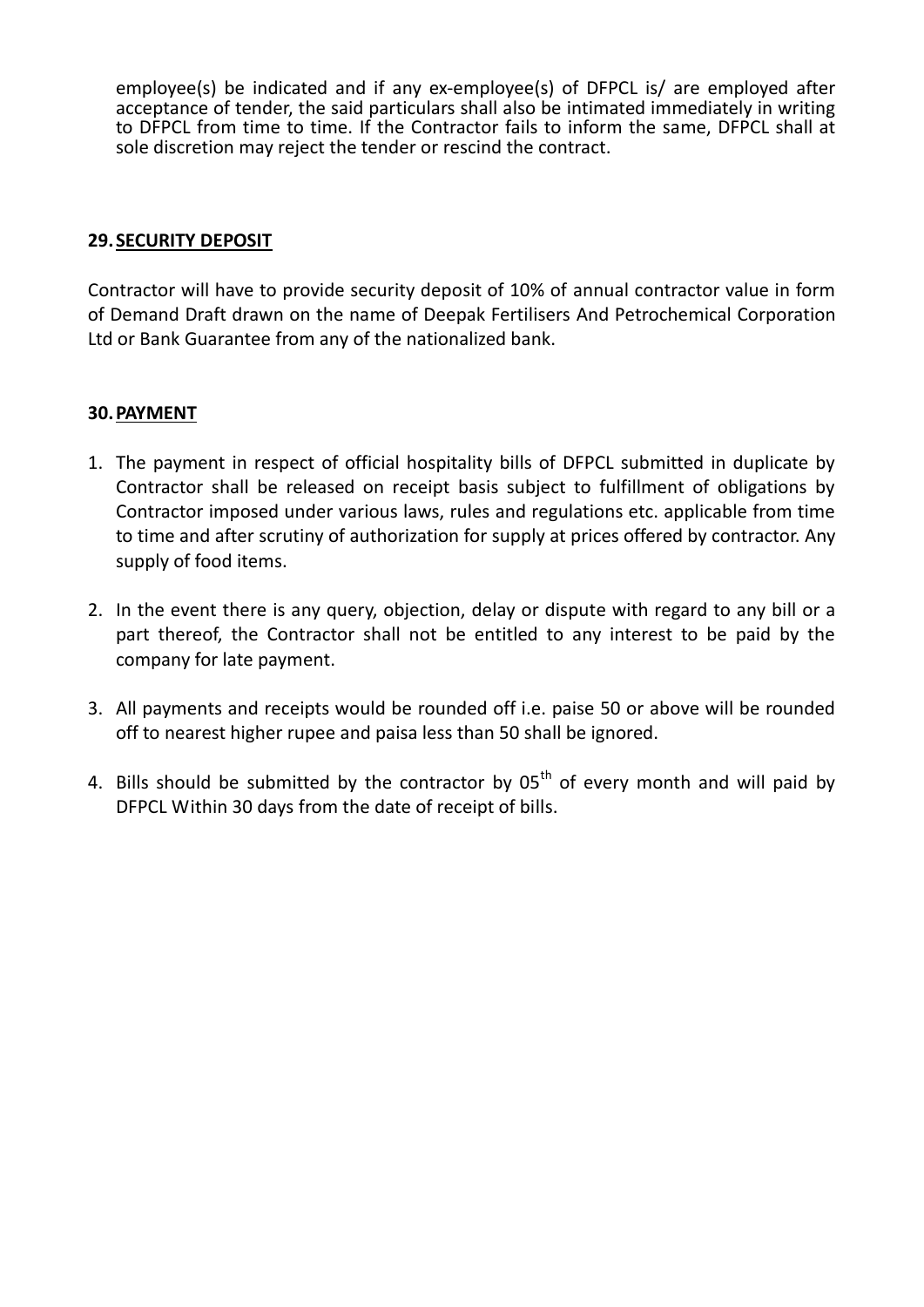# **31.DEPLOYMENT OF MEDICALLY FIT MANPOWER:**

For the due execution of this Contract, the Contractor shall deploy workers/supervisors who are at all times physically and mentally fit and are not disabled/handicapped and do not suffer from any chronic or contagious disease. It shall be the responsibility of the contractor to ensure that its Workers/Supervisors employed are medically fit. The Contractor shall give a written declaration as regards the fitness of the Workers/Supervisors employed at the time of applying for the Gate Pass. If any employee employed by the Contractor becomes or is declared medically unfit after the issuance of the Gate Pass, the DFPCL shall revoke the Gate Pass. Failure to comply with this stipulation shall entail penalty as may be decided by the management apart from refusing entry to such Workers/Supervisors of the contractor. The decision of the DFPCL's Medical Officer in this regard shall be final.

# **32.MEDICAL EXAMINATION:**

- a) Pre-employment checkup should be submitted in Form No.  $7$  Certificate of fitness (under rule 18) Following test are requested to be carried out during pre-employment checkup
- b) General Physical Examination (which includes skin examination in detail)
- c) Height /weight / vision (near / far /above)
- d) Urine Routine
- e) CBC with ESR
- f) X ray chest (PA view)
- g) Stool Routine
- h) Periodical medical checkup should be submitted in Form No. 7 under rule 18(7)

This is to be done once in six months and all the above-mentioned test are to be carried out every six months except X-ray chest (PA) which is to be done once in a year.

All entries pertaining to the periodical examination must be made and maintained in form 7 (Bounded register) prescribed under Rule 18(7)

Form No. 7 must be maintained in bounded register & should be submitted to the OCCUPATIONAL HEALTH CENTER for records every six months.

## **33.PENALTY**

- 1. The DFPCL reserves the right to impose a penalty (to be decided by DFPCL authorities) on contractor for any lapse in maintaining the quality and the services will fully or otherwise by contractor or its staff or for any adulteration.
- 2. If the company is not satisfied with the quality of eatables served, services provided or behavior of the contractor or its employees, the contractor will be served with 24-hour notice to improve or rectify the defect(s), failing which DFPCL will be liberty to take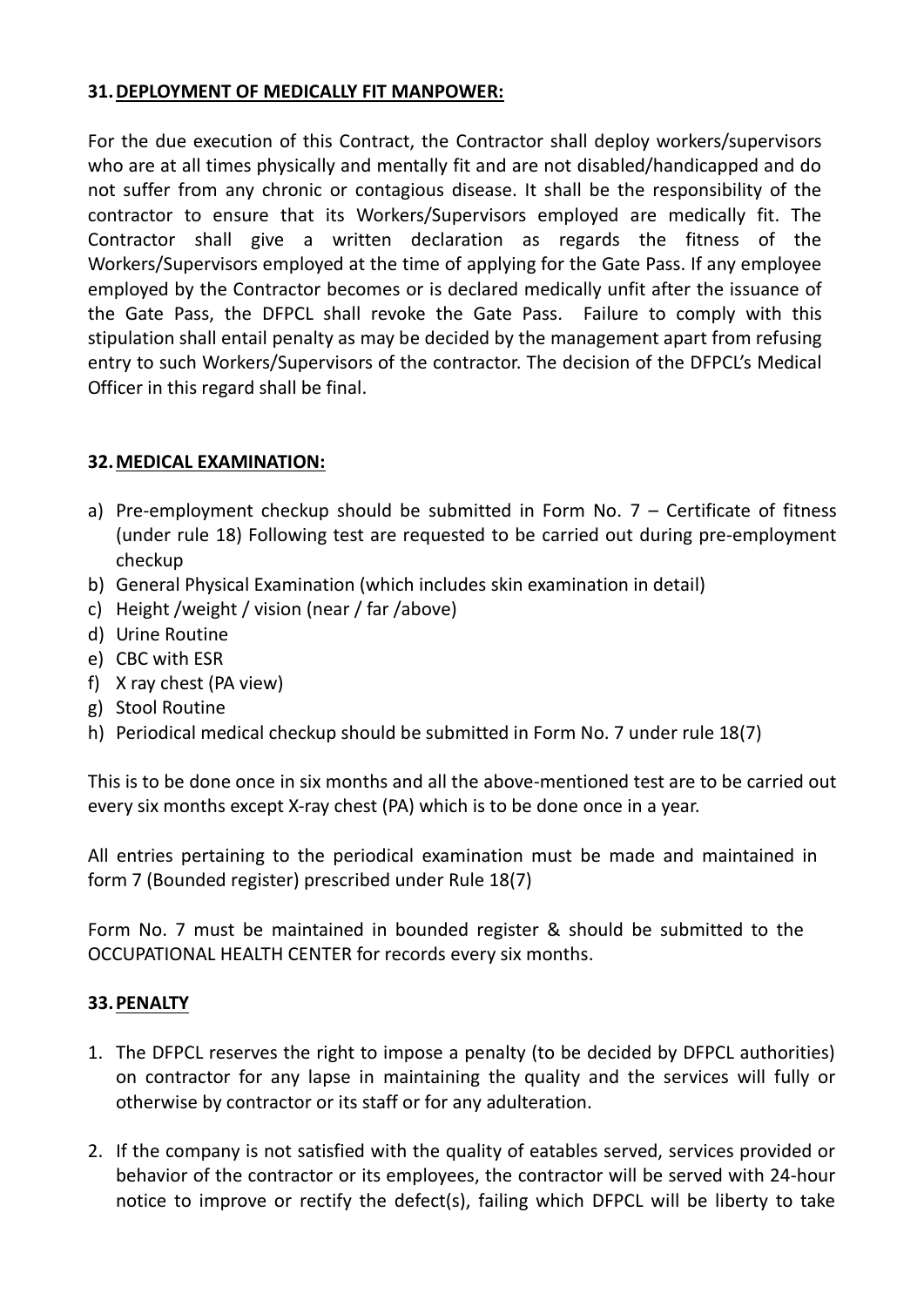appropriate necessary steps as deemed fit.

### **34.TERMINATION OF CONTRACT**

- 1. The contract can be terminated by either party i.e. DFPCL or the contractor, by giving three-month notice to the other party extendable by mutual agreement till alternate arrangements are made. However, DFPCL reserves the right to terminate the contract without giving any notice in case the contractor commits breach of any of the terms of the contract. DFPCL decision in such a situation shall be final and shall be accepted by the contractor without any objection or resistance.
- 2. On termination of the contract, the contractor will hand over all the equipment's/furniture/article etc. supplied by DFPCL in good working condition back to DFPCL except normal wear and tear.
- 3. If the successful bidder withdraws or the services provided by the successful bidder are not found satisfactory (say in a month or so) during the probationary period of three months from the date of taking over charge of canteen services, DFPCL reserves the right to terminate the contract without giving any notice and initiate appropriate necessary action in the matter for making alternate arrangements.
- 4. In case it is found that any information furnished by the Tenderer/Vendor/Supplier is false or incorrect, the company at its sole discretion any terminate the contract/order without giving any notice. The Company shall reserve its right to seek appropriate damages from the Tenderer/Vendor/Supplier.
- 5. Any loss incurred by the Company in this respect will be on Suppliers/ vendor's account.

## **35.ARBITRATION** :

All disputes or differences whatsoever arising, between the parties out of this order or the breach thereof shall be referred to Sole Arbitration to be nominated by DFPCL in accordance with Arbitration and Conciliation Act, 1996. The award passed in pursuance thereof shall be binding on the parties. Arbitration sitting shall be in a place as chosen by arbitrator and the proceedings shall be conducted in English.

#### **36.JURISDICTION**

Dispute, if any, arising out of the contract, shall be settled by mutual discussion, alternatively by legal recourse under jurisdiction of courts at Thane only.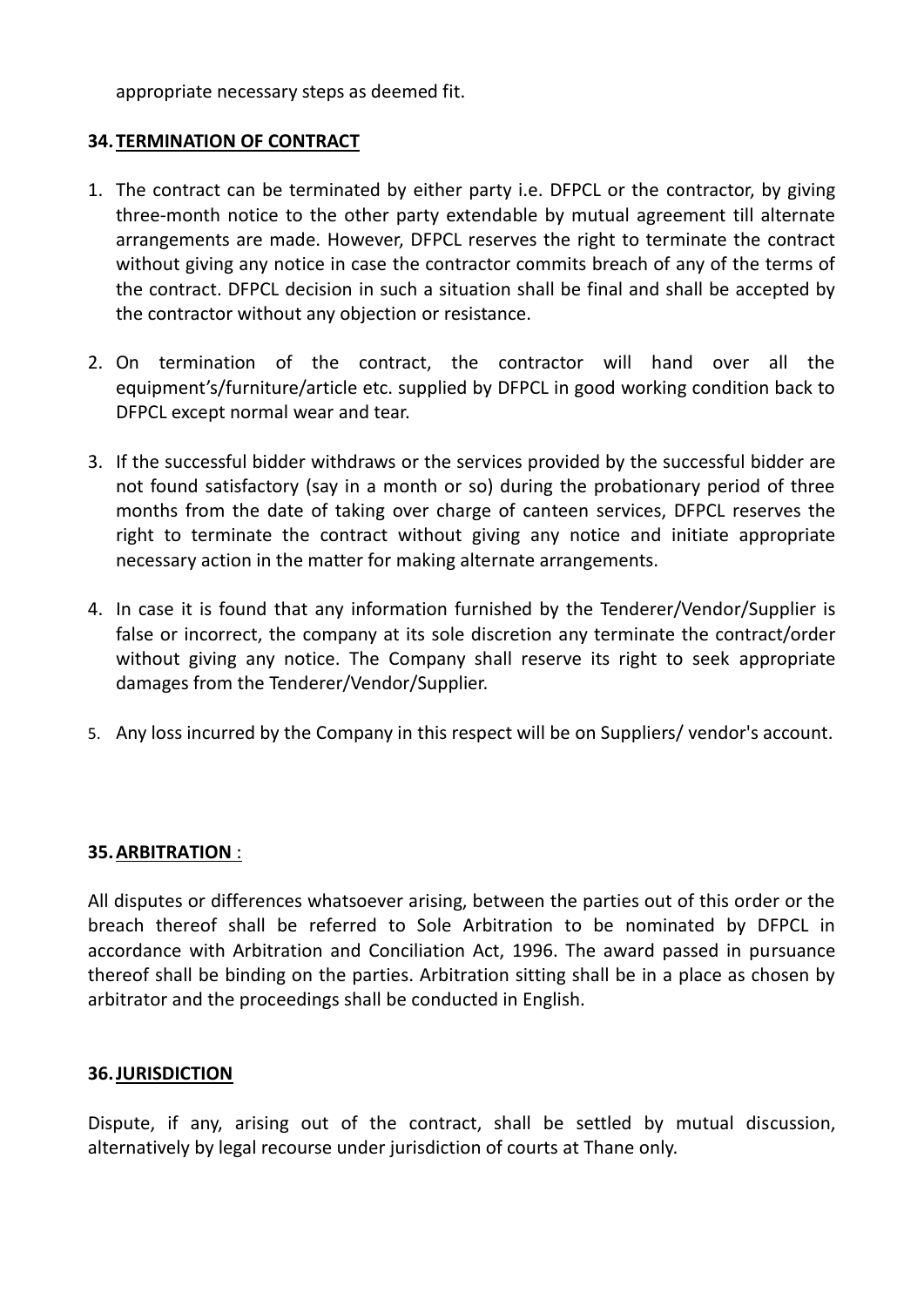#### **37.Force Majeure**

The term force Majeure as employed herein shall mean acts of God, Pandemic, Lockdown, War, Revolt, Terrorist Act, Accident, Fire, Flood and Acts and Regulations, Direction of any Government or authorities of the two parties. Upon occurrence of such cause the party alleging that it has been rendered unable as aforesaid thereby, shall notify the other party in writing within 72 hours, the full particulars and satisfactory evidence support of its claim. Time for purpose of the relative obligations suspended by the force majeure shall then stand extended by the period of delay, which is directly caused by force majeure event. If the force majeure event continues for more than 30 days both the parties shall mutually decide on continuation of the contract.

## **38.ASSIGNMENT OR SUB-LETTING OF CONTRACT**

The Contractor shall not assign or sub-let the Contract or any part thereof or allow any person to become interested therein in any manner whatsoever without the previous consent in writing of DFPCL. Any breach of this condition shall entitle DFPCL to take such steps as may be necessary and also terminate Contract. Such termination shall also render the Contractor liable for payment to DFPCL in respect of any loss or damage arising or ensuing from such cancellation. The permitted subletting or work by the Contractor shall not establish any contractual relationship between the sub-contractor and DFPCL and shall not release the Contractor of any responsibility under the Contract.

## **39.CONTRACTOR TO BE LIABLE FOR ALL THE TAXES:**

The Contractor shall be liable to pay all the taxes payable as per the prevailing laws made applicable or might come inforce from time to time by the concerned authority. DFPCL shall not be responsible for the same.

## **40.CONTRACTOR TO COMPLY WITH ALL LAWS ETC**

The vendor shall be responsible to ensure compliance with all Central and State Laws as well as the Rules, Regulations, Bye-laws and Orders of the Local Authorities and Statutory Bodies as may be in force from time to time. The Tenderer/ Vendor shall give to the statutory bodies, local authorities, police and other relevant authorities all such notices etc. as may be required by law and obtain all requisite Licenses and pay all fees, Duties, Taxes, charges etc. in connection therewith as may be livable on account of his operations involved under this Contract.

The Tenderer/ Vendor shall make good at his own cost any damage to the property of the Company or any other body, persons, local authorities etc. due to or arising from operations involved under this Contract and the Company shall have the right to recover the cost of damage from dues payable from the Bank Guarantee or Security Deposit of the Tenderer/ Vendor.

If Company's job-controller observes non-compliance by the Contractor in complying with provisions of statutes and specific Acts relevant to the Contract, Company shall retain double the value of the non-compliance amount taking into consideration interest, penalty and dues. In case the Company is forced to pay the dues, along with interest and penalty, due to failure of the Contractor, the Company shall be at liberty to recover such amount or any part thereof by deducting it from the Security Deposit or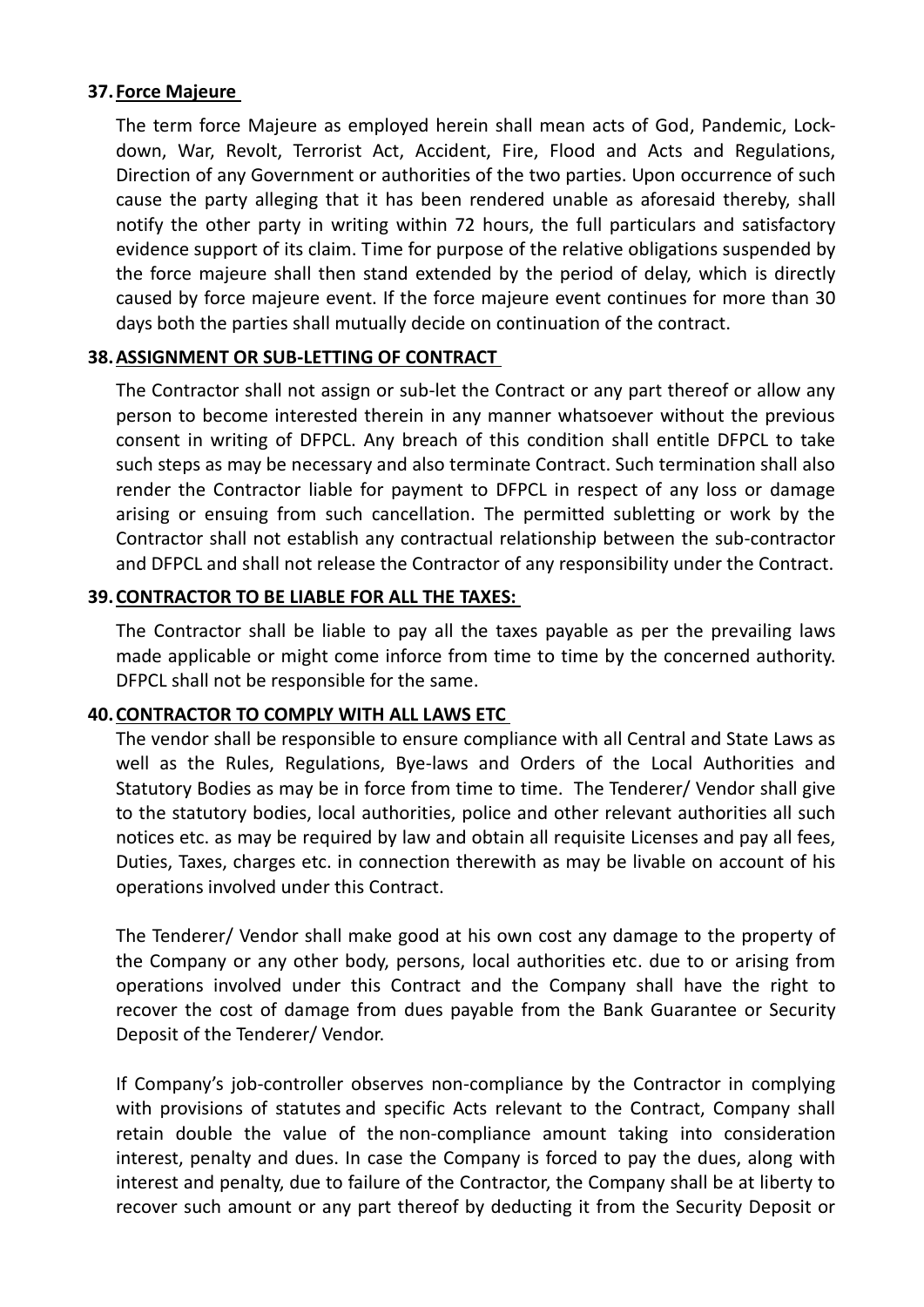from any sum due by the Company to the Contractor whether under this Contract or otherwise.

#### **41.RELATIONSHIP -**

Each party understands that they are independent entities and this Agreement does not make it, its/ his employees, associates or agents, the legal representatives of the other party for any purpose whatsoever. Either party has express or implied right or authority to assume or to undertake any obligation in respect of and on behalf of or in the name of the other party or to bind the other party in any manner in respect of any transaction, except the present agreement.

### **42.**WAIVER

The failure of either party to enforce at any time any of the provisions of this agreement shall not be considered to be a waiver of the right of such a party thereafter to enforce each and every provision.

### **43.**ENTIRE AGREEMENT

This Agreement supersedes all oral and written representations and agreements between the parties, including, but not limited to any earlier agreement relating to the subject matter thereof and/or any other agreement between the parties in relation to the subject matter thereof.

#### **44.**AMENDMENT

The parties to this Agreement may add, delete, amend or alter all or any of the terms & conditions of this Agreement as mutually agreed from time to time and such modifications and changes shall not be effective until the same are in writing and duly signed by the authorized representatives of both the parties.

**45.**The Tenderer/ Contractor shall not be entitled to any claim including any cost, charges, TA/DA expenses or incidentals for the preparation and submission of this tender even if the Management may decide to withdraw the "NITT".

## **46.Dispute not to hold up works:**

The successful Tenderer(s) shall not stop the work in case of any dispute(s) unless further progress of work has been rendered impossible due to non-fulfillment of any reciprocal promise. Unilateral stoppage of work by the Tenderer shall be considered as a breach of contract and DFPCL reserves the right to take such action as it may deem fit keeping its interest as paramount.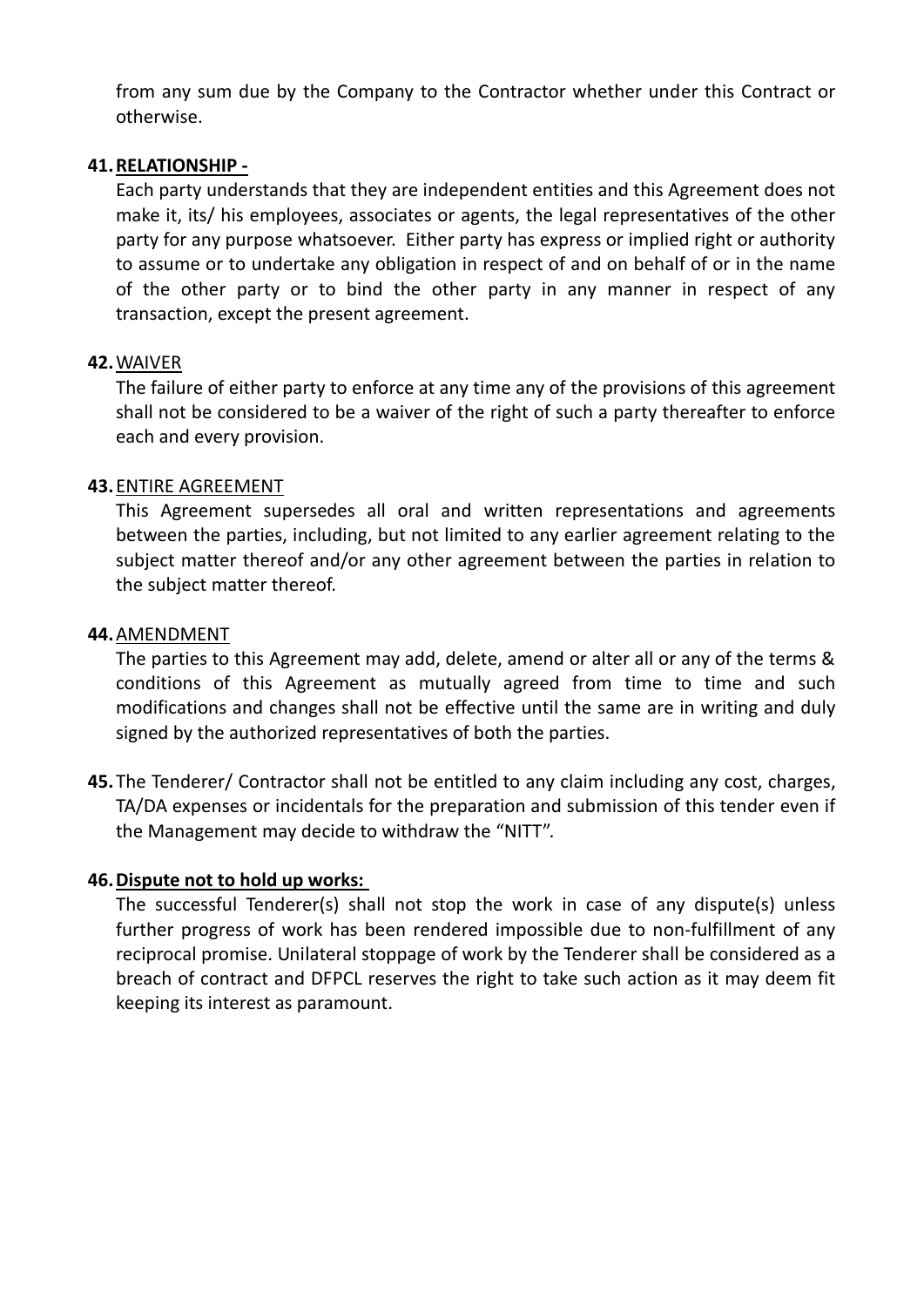### **PURPOSE**

For the work of running of Industrial Cafeteria at DFPCK/STL, K-1 at fixed timings during three different shifts & general shift for the employees of DFPCL /STL, K-1, Taloja.

# **SCOPE**

A. Preparation of the Food / Snacks from outside and serve fresh hot snacks / food in our cafeteria / different Delivery points (29 Nos.) for which 16 nos. person required in all shifts as per the timing indicated in by Admin. Department.

The services shall include provision of all supplies, labour, supervision, cook and other incidentals necessary for the complete and satisfactory performance of catering services to the DFPCL /STL, K-1 Plant.

Cafeteria contractor will ensure that a service provided by him is carried out by their employees having appropriate skills. Moreover, he will also ensure that a properly trained supervisor deployed for supervising the work of their employees. The supervisor will be accountable to our Cafeteria committee for day-to-day activities although the ultimate accountability rests with cafeteria contractor as the principal service provider.

Cafeteria contractor will ensure removal of garbage from the cafeteria daily and dispose it off out of DFPCL /STL premises.

Prepare Tea / Coffee, Sandwich, Fried Rice, Masala Rice, Omlet, Burjee in our Cafeteria in the place designated by the company. Serve Tea / Coffee in our cafeteria and Delivery points in all shifts as per the timing on all days as per the quantity and quality informed to you by the cafeteria committee.

The contractor will have to run the cafeteria at fixed timings during three different Shifts and will be required to cater to employees both at employees' Delivery points in factory and at canteen premises on time and as per schedule. Services at work spot required to be provided in time and any delay therein will make the contractor liable for penalty @ Rs. 1000 for each such lapses.

The contractor will have to serve Snacks about 250 persons and 250 Lunch & Dinner approximately per day. Daily two Tea/Coffee per employee i. e. Approx. 950 employee x Two cups daily.

The Average Consumption per day given above is only approximate estimated quantity and the actual quantity may vary on a daily basis. Thus, DFPCL /STL does not guarantee any quantity which would be actually consumed.

The contractor will have to also serve Special Lunch / Dinner, Tea & Snacks / Sweet for official purposes to employees overstaying beyond working hours (extra stay) and also for Visitors / VIPs etc. as and when required by DFPCL /STL Management on mutually agreed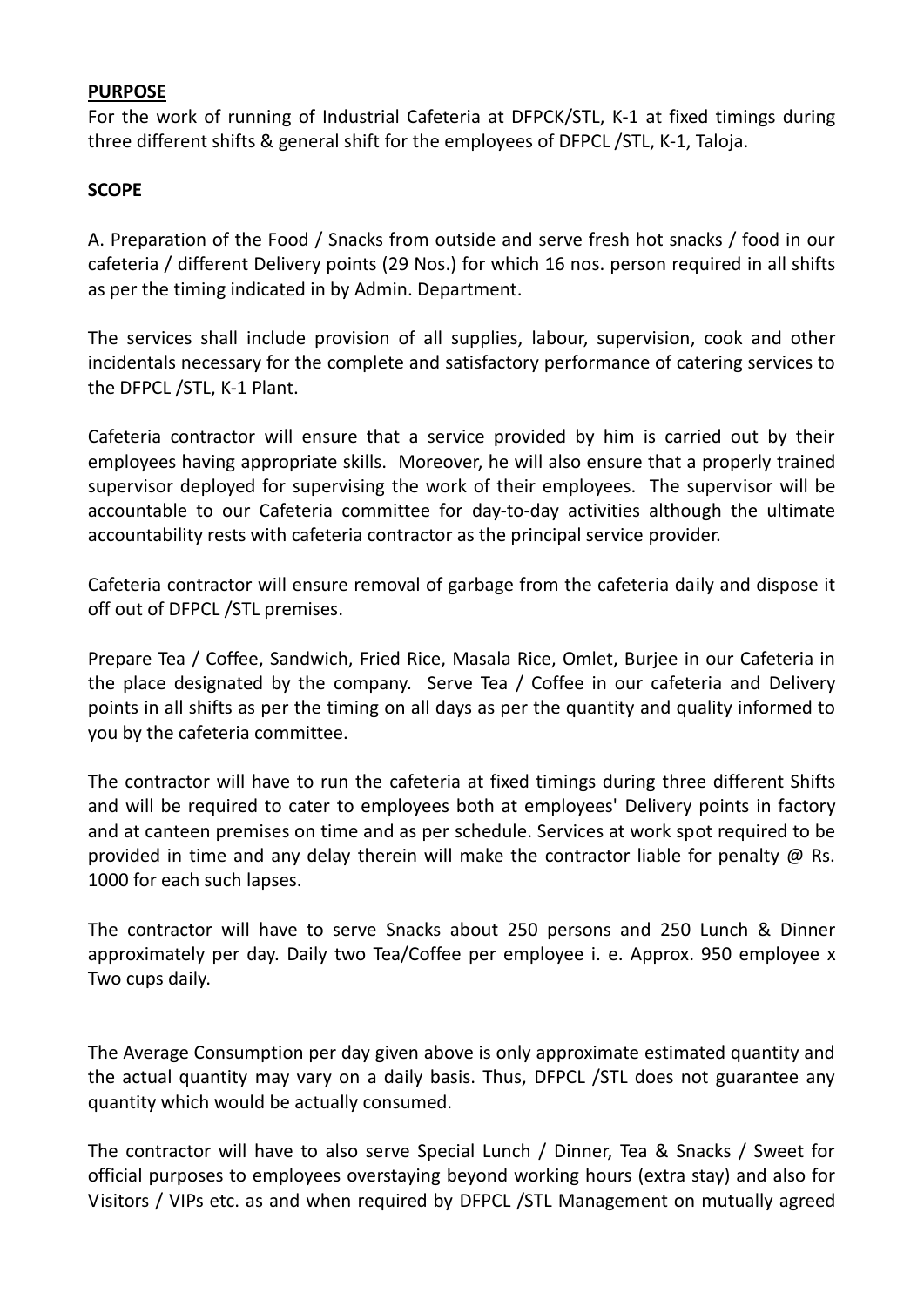rate basis on short period of notice. The service will be required on special occasions like Training Programs, Meeting, and Functions at Factory premises.

## **GENERAL CONDITIONS OF CONTRACT**

- A. Mobilization: Within 7 days from the date of receipt of PO/ email confirmation.
- B. The Contractor should have executed similar nature of work during the last 3 years.
- C. The rates quoted by the Contractor shall remain firm till the completion of contract period and during extended period if any. No escalation on any other ground shall be allowed. The rights to distribute share of business to contractors will remain with DFPCL.
- D. The Company (DFPCL /STL) will permit the contractor to use Canteen / Cafeteria Building having inbuilt Chulhas, furniture, Deep Freezer, Water-Cooler, Serving utensils, Crockery, Cutlery, Trolleys, Deep Hot Case, Fly Catcher, Tea Containers etc. on returnable basis in good and proper condition. A list of all such articles shall be prepared in duplicate and will be duly signed by the party or authorized representative of the party at the time of handing over / taking over. Inventory given at the time of handing over / taking over will be verified by the Management. It shall be the responsibility of the Canteen Contractor to maintain the above articles in good condition and also maintain hygiene of canteen premises.
- E. DFPLC will provide water and electricity to the Contractor. However, consumption of electricity has to be restricted to the electrical appliances and electrical fittings provided by DFPCL /STL. Contractor shall not use electricity for cooking or for any other purposes.
- F. Contractor has to engage required number of labourers, who shall be his workers for all purposes.
- G. The contractor should ensure that all workmen are free from diseases and maintain required neatness and cleanliness and behave properly with employees of DFPCL /STL while working in the canteen during factory working hours. The contractor shall exercise proper control over them and prevent them from acting in any way which would be detrimental or prejudicial to the industrial peace and its day to day smooth functioning.
- H. The Contractor shall pay fair / minimum wages, for unskilled labourers and for semiskilled labourers as applicable under Govt. Minimum Wages to the labourers engaged by him to run the Canteen Contract. The Company shall not be responsible for payment to the staff employed by the contractor.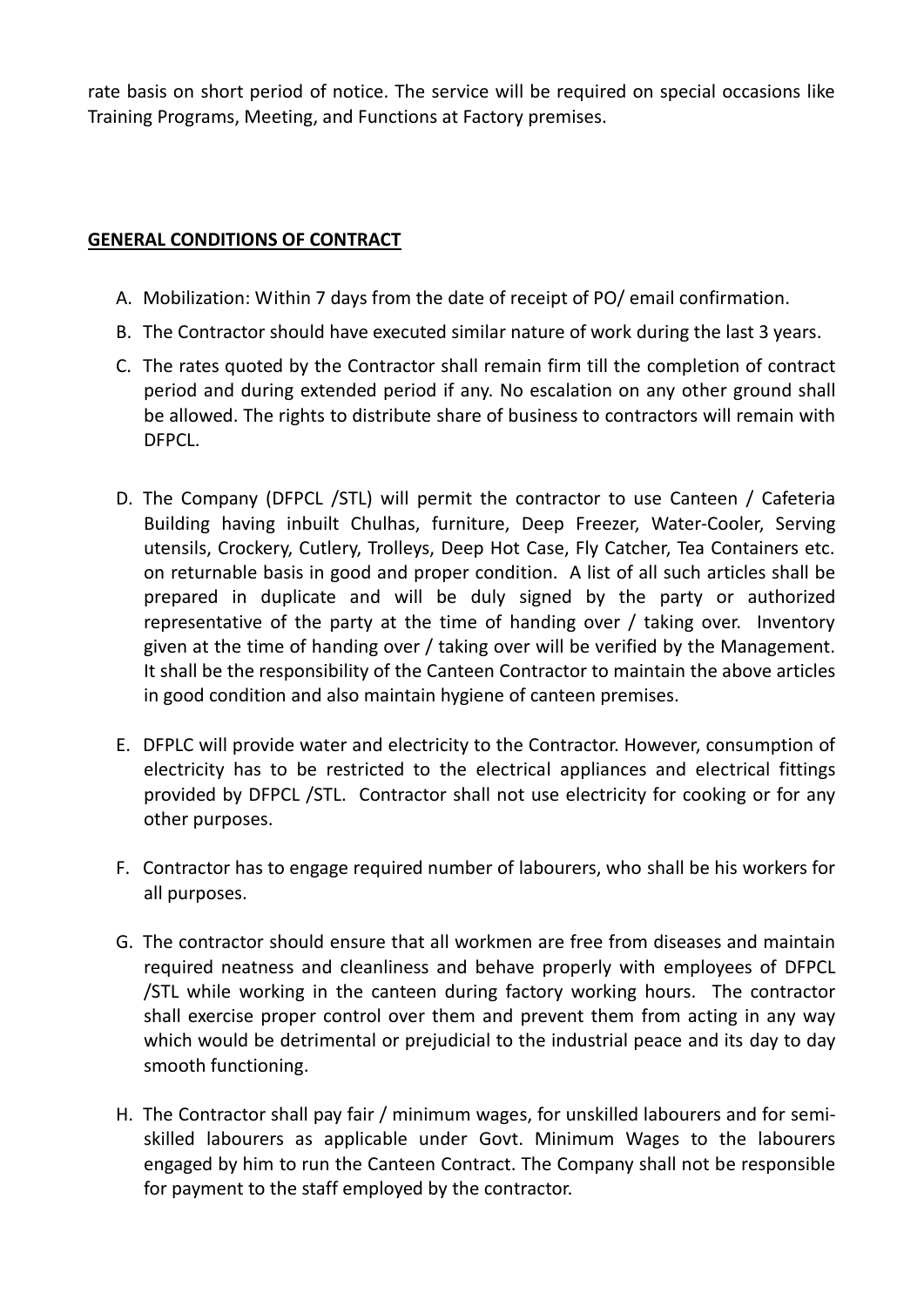- I. Contractor has to meet and ensure all statutory liabilities such as PF, ESI, Retrenchment benefit, Leave Encashment etc. towards his workers. In addition to above, the contractor has to pay the amount, if any, required to be paid to these labourers as and when ordered by Labour Authorities / Court pertaining to the tenure of this contract.
- J. The Contractor shall comply with the provisions of the Factories Act, Contract Labour (Regulation & Abolition) Act, Employees' Compensation Act, Employees Provident Fund & Misc. Provisions Act, Payment of Wages Act and any other law applicable for the employment of contract workmen as amended from time to time. The Contractor shall fully indemnify the Company for any default or nonobservance by the Contractor or any of their representatives of any of the provisions of the above-mentioned enactments and the rules framed there under.
- K. The DFPCL /STL Management will reserve full rights for termination of this contract for unsatisfactory services, breach of contract conditions etc. without assigning any reasons and without any notice to the Contractor and without payment of any compensation thereof. However, in other cases either party shall have to give three months' notice for termination of the contract.

 L. The Contractor shall fulfill all legal and statutory obligations towards his staff / employees and also ensure payment of Sales Tax and Service Tax and in no case DFPCL /STL shall have any liability towards the same.

- M. The Contractor shall sell the items directly to DFPCL /STL employees as per the contract on the agreed prices through his own arrangement. The Company in whatsoever manner will not be responsible for the collection of price of the items from the employees.
- N. The Contractor shall ensure good quality of the foodstuff supplied by him. In case the supply is of inferior quality, DFPCL shall have the right to impose penalty (As per Annexure "B") for each day of such incident. The Contractor shall also immediately replace the inferior quality of food items (such snacks and meals etc.) at his own cost. The Contractor is required to maintain stock of variety of branded biscuits, Namkens, Cold-drinks, Water bottles. All the items should be available in the Cafeteria all the time failing which a penalty will be imposed (As per Annexure "B").

## ARRANGEMENT TO BE DONE

1. Items to be provided / sold in the Departments / Offices simultaneously at Twenty-nine (29) different places in the Factory 1st & General shifts, 2nd shift & Night Shift by Trolleys, as per shift basis as per timings communicated by the Management during the period of contract for which adequate manpower must be deployed by him.

2. The following is the service schedule 2.1 SERVICE AT WORK SPOT / DEPARTMENTS: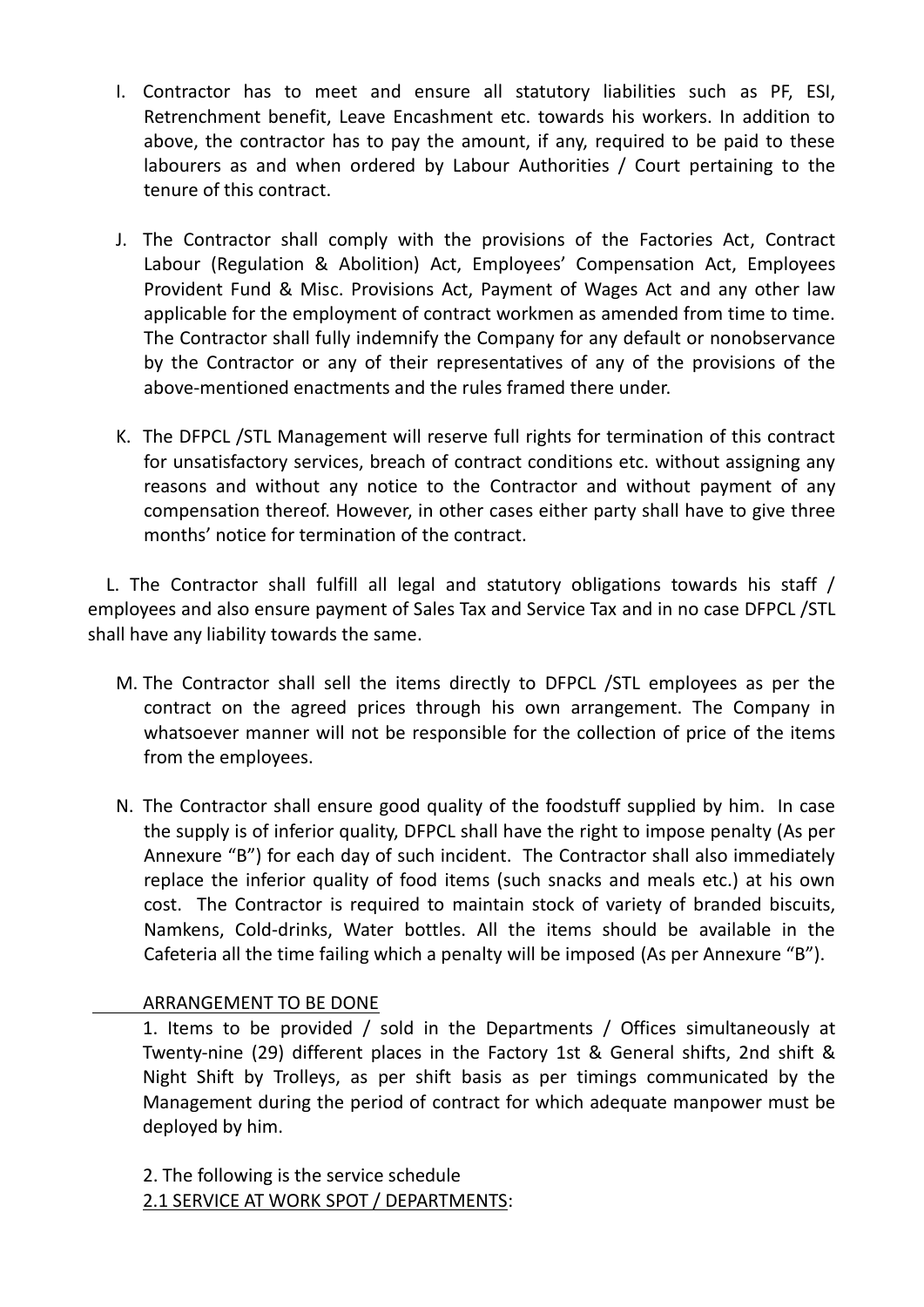The contractor is required to serve Tea, Snacks, Lunch/Dinner at various work spot at different timings specified by the company from time to time, which is as follows & on need basis as advised by Management.

| Shift        | <b>Particulars</b> | Timing |       | Remarks                         |
|--------------|--------------------|--------|-------|---------------------------------|
| General      | <b>Breakfast</b>   | 08.45  | 09.15 | Canteen will be closed at 9.20  |
|              |                    | Hrs.   |       | Hrs.                            |
| General      | Lunch              | 12.30  | 13.30 | Canteen will be closed at 13.45 |
|              |                    | Hrs.   |       | Hrs.                            |
| First        | <b>Snacks</b>      | 06.45  | 07.15 | Canteen will be closed at 07.20 |
|              |                    | Hrs.   |       | Hrs.                            |
| First        | Lunch              | 11.45  | 12.15 | Canteen will be closed at 12.25 |
|              |                    | Hrs.   |       | Hrs.                            |
| Second       | <b>Snacks</b>      | 17.15  | 17.30 | Canteen will be closed at 17.45 |
|              |                    | Hrs.   |       | Hrs.                            |
| Second       | <b>Dinner</b>      | 20.30  | 21.00 | Canteen will be closed at 21.15 |
|              |                    | Hrs.   |       | Hrs.                            |
| <b>Third</b> | Night              | 01.30  | 02.00 | Canteen will be closed at 02.15 |
|              | <b>Snacks</b>      | Hrs.   |       | Hrs.                            |
| <b>Third</b> | <b>Breakfast</b>   | 06.45  | 07.15 | Canteen will be closed at 07.20 |
|              |                    | Hrs.   |       | Hrs.                            |

- 2.2 The DFPCL /STL Management reserves the right to change / amend the timings, work spot / department / shops as per the requirement. To ensure the timely supply of Lunch / Dinner, Tea / Snacks etc. at work spot and also in Canteens, the Contractor will engage sufficient number of manpower. In case of any delay in supply of tea / snacks at work spot the contractor will be liable for penalty of Rs. 500/- (Maximum) for every such default.
- 2.3 The SODEXO vouchers are issued to DFPCL /STL employees in lieu of Canteen Allowance. The Contractor shall accept the pre-paid meal vouchers in the Canteen from DFPCL /STL employees for Tea, snacks and Lunch/ Dinner etc.
- 2.4 The standard weight / qty. of each item required to be provided by the prospective contractor's is should not below indicated in ANNEXURE 'A'.
- 2.5 The Contractor can also sell additional items with the approval of the Canteen Managing Committee / Management and rates of the same will be required to be displayed properly by the Contractor.
- 2.6 DFPCL /STL shall not take any responsibility / guarantee for volume of business.
- 2.7 Standard / Packaged / Packed items such as Bakery items, fast food, Cold drinks, Bread, Butter, Sweets, etc. may be provided on request to the Department. The price of such items shall not exceed MRP.
- 2.8 The Contractor shall make special arrangement for Lunch / Dinner / Refreshment within the DFPCL /STL premises as and when required by the Management at the mutually agreed rates.
- 2.9 The contractor shall ensure that high quality ingredients are always procured for preparation of eatables. The company's authorized official has the right to check the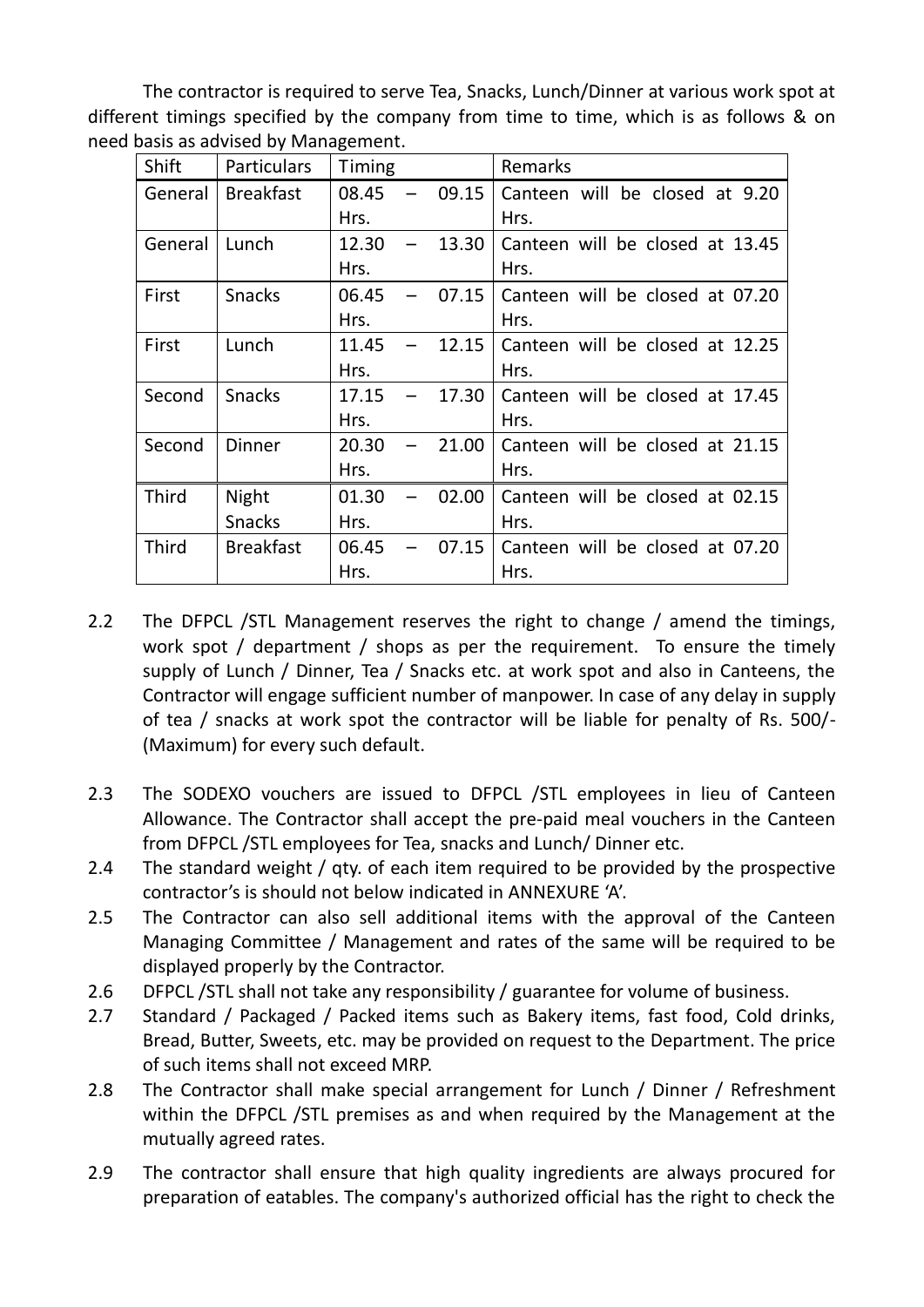quality and reject and send out any ingredient that may be found to be substandard.

| Sr.            | Ingredients      | <b>Quality/Brand Names</b>                                   |  |  |  |  |  |
|----------------|------------------|--------------------------------------------------------------|--|--|--|--|--|
| No.            |                  |                                                              |  |  |  |  |  |
| $\mathbf{1}$   | Refined          | Fortune, Sun drop, Godrej, Postman, Gemini, Sun Rich,        |  |  |  |  |  |
|                | Sunflower<br>oil | Sunday, Sunflower and similar brand.                         |  |  |  |  |  |
| $\overline{2}$ | Rice             | Parimal, Wada Collam, Pulav Rice, Delhi Rice, Basmati, etc.  |  |  |  |  |  |
| 3              | Dal              | Good quality Urad / Chana / Moog / Masoor / Rajma            |  |  |  |  |  |
| 4              | Atta             | Ashirwad / Shakti Bhog / RJ Golds / Atta of Lokwan / Bansi / |  |  |  |  |  |
|                |                  | MP Sure Etc.                                                 |  |  |  |  |  |
| 5              | <b>Bread</b>     | Modern / Britannia / WIBS or branded                         |  |  |  |  |  |
| 6              | Papad            | Lijjat / Ganesh, etc.                                        |  |  |  |  |  |
| 7              | Salt             | lodized salt such as TATA / Captain Cook                     |  |  |  |  |  |
| 8              | Pickle           | ISI Mark brands.                                             |  |  |  |  |  |
| 9              | Milk             | Amul, Gokul, Warana, Chitale.                                |  |  |  |  |  |
| 10             | Sealed           | Bislery / Kinley / Aquafina.                                 |  |  |  |  |  |
|                | Water            |                                                              |  |  |  |  |  |
| 11             | <b>Butter</b>    | Amul / Mother Dairy.                                         |  |  |  |  |  |
| 12             | <b>Spices</b>    | ISI Mark brands.                                             |  |  |  |  |  |
| 13             | <b>Biscuits</b>  | Britannia, Parle, Sunfeast, Marie or any std. branded        |  |  |  |  |  |

# **MAKE OF MAJOR INGREDIENT TO BE USED BY THE CANTEEN CONTRACTOR FOR PREPARATION OF FOOD STUFF IN CANTEEN(S)**

## **PREPARATION OF MENU AND INSPECTION**

The menu shall be decided by the company from time to time.

The services of the contractor will be monitored by Admin. Dept. of the company and all day-to-day activities and immediate instructions will be conveyed to the contractor / authorized supervisor through him / them.

The company's authorized official will have full right of inspection of eatables, beverages, food prepared by the contractor to ensure quality. Such items which are rejected by the duly authorized official of the company during the inspection should not be used for services in the company canteen.

## **FACILITIES PROVIDED TO CONTRACTOR**

The Canteen contractor is provided with the following infrastructure for running the Canteen(s) in the premises of DFPCL /STL, K-1, Taloja.

a) Canteen Buildings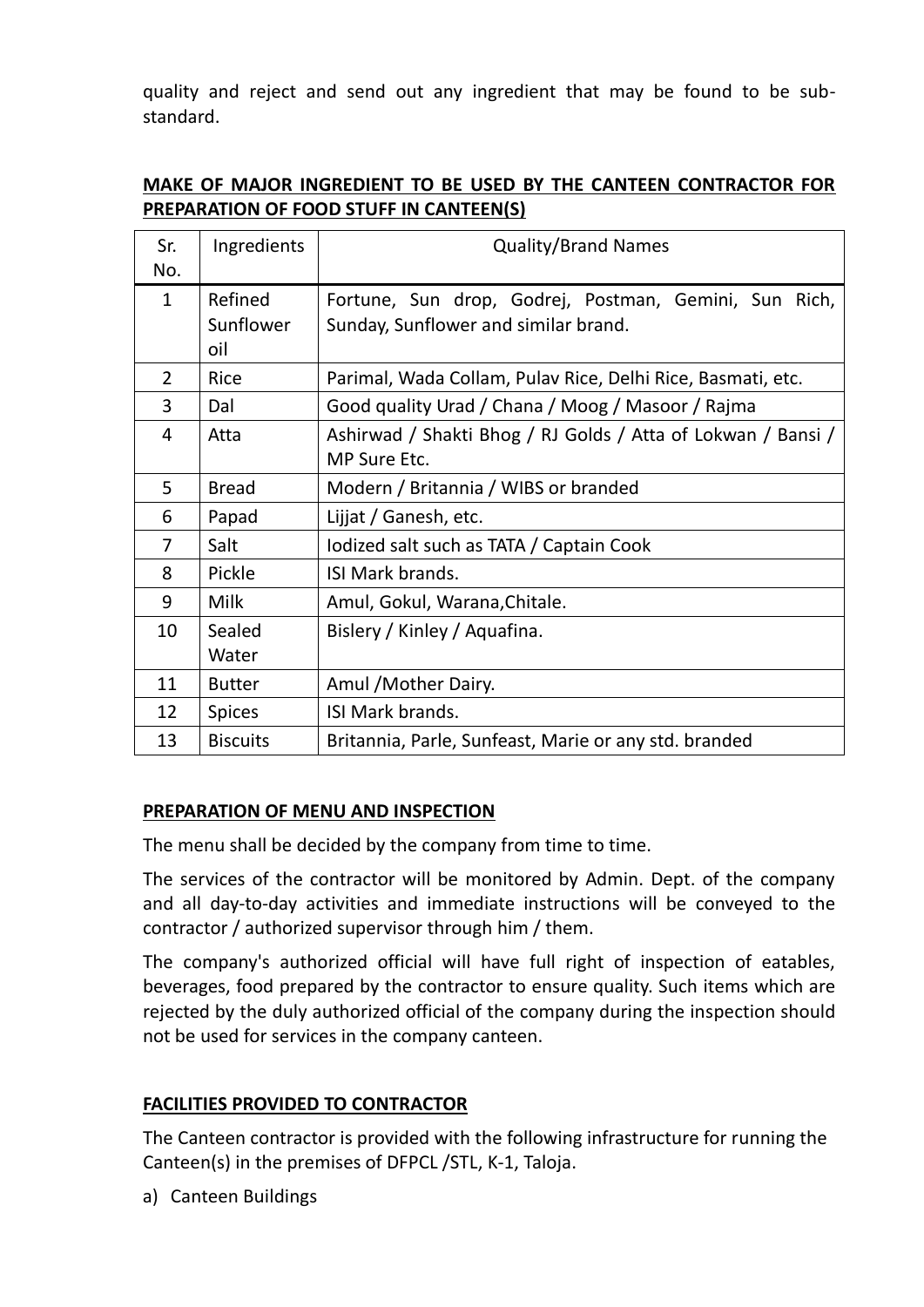- b) Furniture
- c) Utensils & Cutlery.

#### **HEALTH & HYGIENE**

All workmen of the contractor employed for handling the food items should be subjected to periodical medical examination as and when the company deems it necessary and as required under the Factories Rules. The charges for such medical examination of the contractor's workmen shall be borne by the Contractor.

The Contractor will be responsible for the cleanliness of crockery, cutlery, cooking utensils, furniture, fixtures etc. including that of kitchen & canteen hall as well as mess rooms (Delivery points).

A very high standard of hygiene must be maintained in all respect. Day-to-day disposal of waste material and refuse shall be maintained.

The company reserves its right to take samples of edibles / raw materials from the canteen / kitchen for the purpose of inspection & investigation and get the same tested in laboratory with a view to maintain the requisite standard of quality. However, such samples will be drawn either by authorized representatives of DFPCL /STL or by any Government / Local Self Government authorities, as per procedure laid down in Prevention of Food Adulteration Act and allied Act.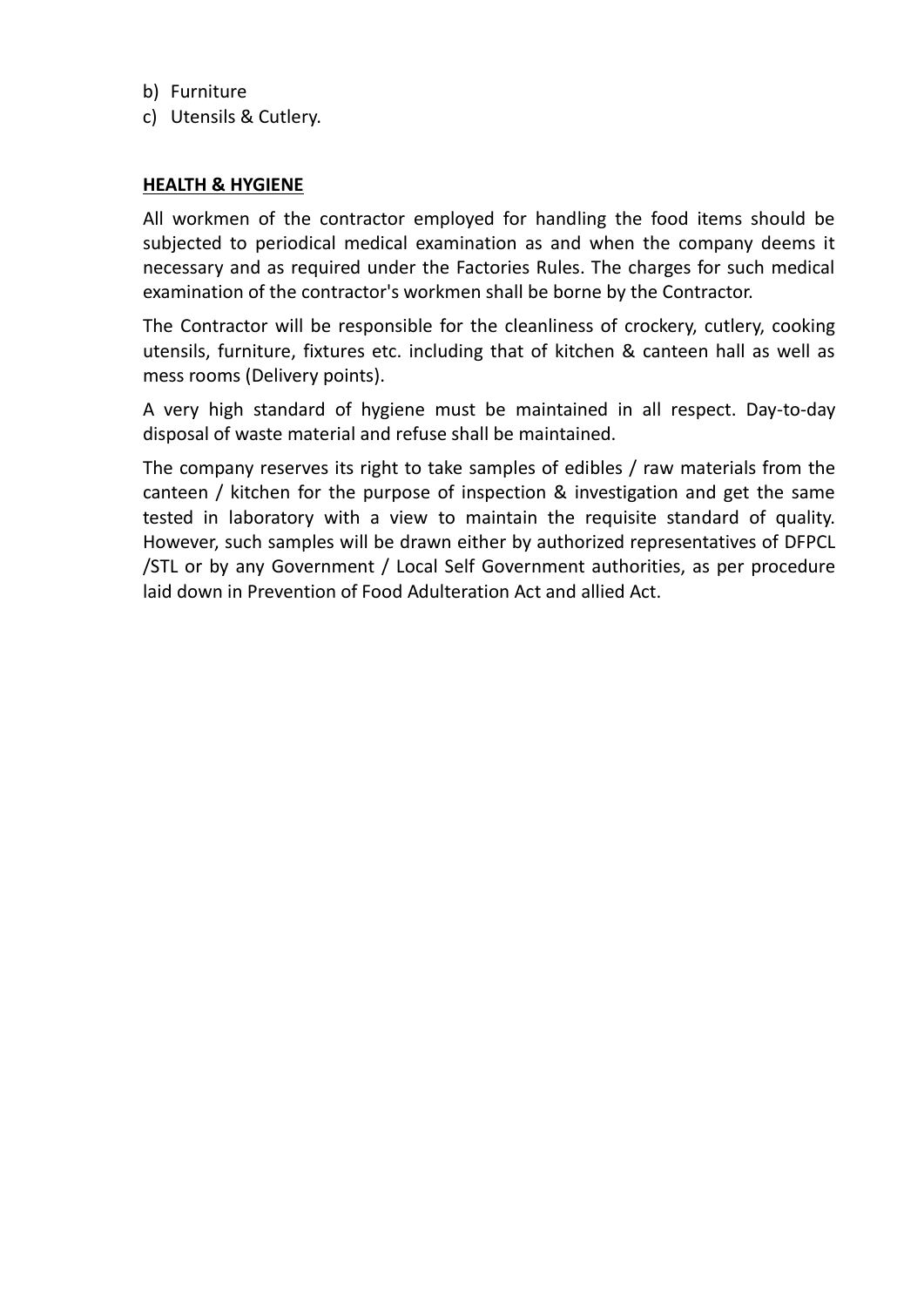# ANNEXURE 'A'

#### QUANTITY OF ITEMS

| Sr. No. | Particulars                                                      | Quantity  |
|---------|------------------------------------------------------------------|-----------|
| 1.      | LUNCH / DINNER (REGULAR)                                         | 1 No.     |
|         | <b>Rice</b>                                                      | $200$ gms |
|         | Chappati 3 Nos. or Puri 5 Nos.                                   |           |
|         | Fresh Seasonal Vegetable                                         | 150 gms   |
|         | Dry Cereals / Pulses Usal                                        | 150 gms   |
|         | Dal                                                              | 150 gms   |
|         | Dahi                                                             | 150 gms   |
|         | Papad (Roasted or Fry)                                           | 1 no.     |
| 2.      | <b>SPECIAL LUNCH (TWICE IN A WEEK)</b>                           | 1 No.     |
|         | Pulav or Veg. Biryani or Jeera Rice                              | 200 gms   |
|         | Chappati 3 Nos. or Puri 5 Nos.                                   |           |
|         | Fresh Seasonal Vegetable                                         | 150 gms   |
|         | Dry Cereals / Pulses Usal                                        | 150 gms   |
|         | Dal fry                                                          | 150 gms   |
|         | Dahi                                                             | 150 gms   |
|         | Papad (Roasted or Fry)                                           | 150 gms   |
|         | Indian Sweet - Shreekhand, Gulab - Jamun, Boondi Laddu, Semiya - | 50 gms    |
|         | Kheer, Gajar or Dudhi Halwa, Balushai, etc.                      |           |
| 3.      | <b>SNACKS</b>                                                    |           |
|         | Medu Wad - Sambhar & Chutney (2 quantity)                        | 150 gms.  |
|         | Punjabi Samosa with Imli Chutney (2 quantity)                    | 150 gms.  |
|         | Idli - Sambhar & Chutney (2 quantity)                            | 150 gms.  |
|         | Batata Wada with Lasun Chutney (2 quantity)                      | 150 gms.  |
|         | Kanda Bhajjia with Fry Mirchi                                    | 150 gms.  |
|         | Tomato Omlette with Coconut Chutney                              | 150 gms.  |
|         | Onion Uttappa with Coconut Chutney                               | 150 gms.  |
|         | Kanda Batata Poha with Lemon Wedge & Greeted Coconut             | 150 gms.  |
|         | Missal Pav with Lemon & Chopped Onion                            | 150 gms.  |
|         | Dahi Wada                                                        | 150 gms.  |
|         | Sheera                                                           | 150 gms.  |
|         | Uppamma                                                          | 150 gms.  |
|         | Vegetable Cutlet with Imli Chutney (2 quantity)                  | 150 gms.  |
| 4.      | <b>GOLD DRINK</b>                                                |           |
|         | Soda                                                             | 300 ml    |
|         | Lime / Kokam Sharbat                                             | 200 ml    |
| 5.      | <b>UPAWAS DISH</b>                                               |           |
|         | Sabudana Khichandi                                               | 150 gms   |
|         | Sabudana Wada                                                    | 150 gms   |
|         | Potato Wafers                                                    | 50 gms    |
|         | <b>Banana</b>                                                    | 1 No.     |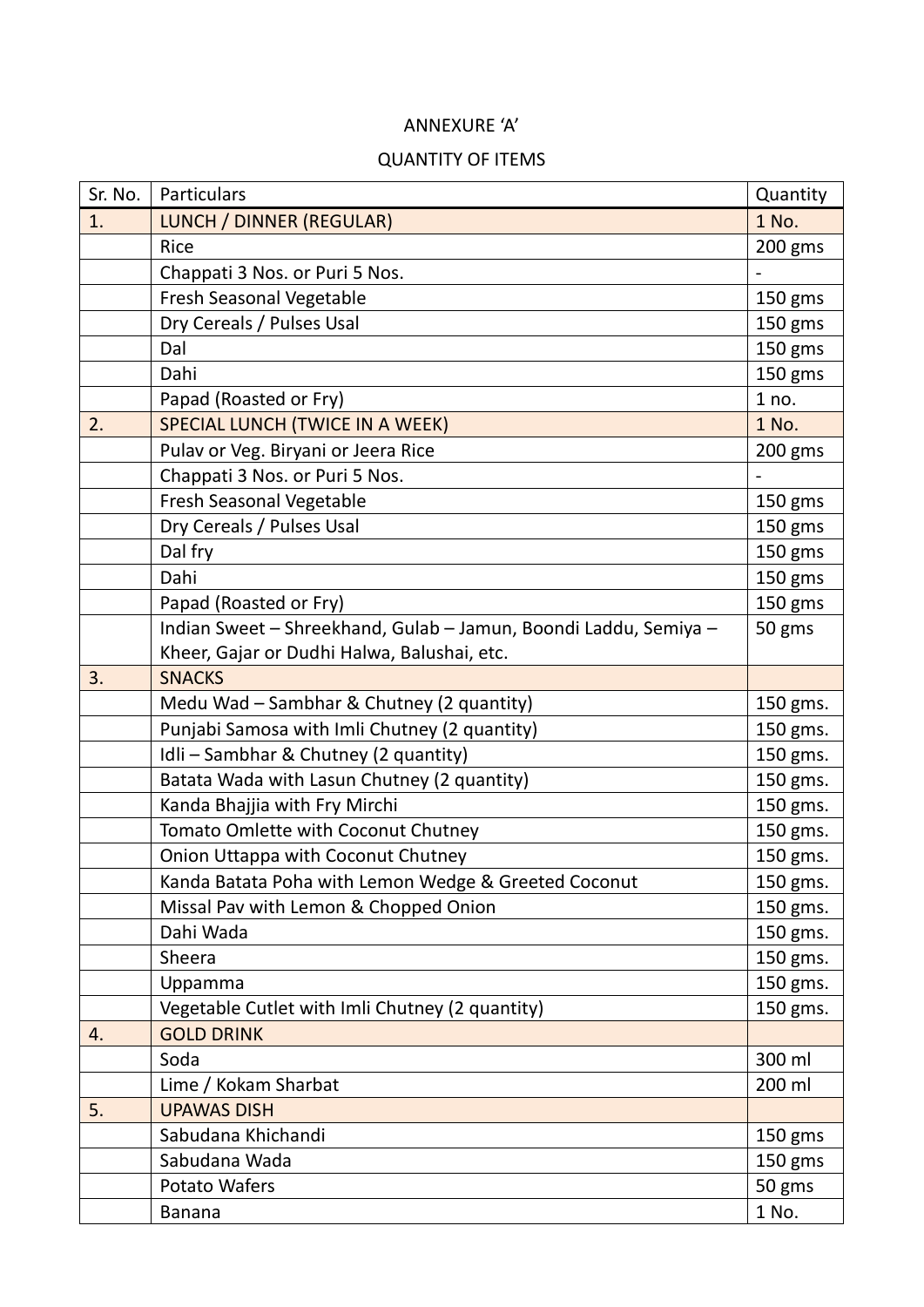### ANNEXURE 'B'

### PENALTIES

| Sr.<br>No. | <b>Description of Penalty</b>                                                                                                                                                                                                                                                                                                                            | <b>Penalty Amount</b>                                                                  | Mechanism                                                                                                                                                                                                                                                                          |
|------------|----------------------------------------------------------------------------------------------------------------------------------------------------------------------------------------------------------------------------------------------------------------------------------------------------------------------------------------------------------|----------------------------------------------------------------------------------------|------------------------------------------------------------------------------------------------------------------------------------------------------------------------------------------------------------------------------------------------------------------------------------|
| 1.         | The performance of cafeteria vendor<br>will be evaluated quarterly by the<br>cafeteria committee as per the given<br>criteria. Based on the performance<br>evaluation the cafeteria vendor will<br>be rewarded or penalized.                                                                                                                             | Zero Complaints<br>in a quarter will<br>be rewarded<br>with Rs. 1000/-<br>Per Quarter. | Quarterly Survey report on 1-5<br>scale. Minimum Score should<br>be 3 No. of Grievances<br>received in a formal form.                                                                                                                                                              |
| 2.         | In case of any delay in supply of<br>snacks / lunch / dinner at work spot<br>the contractor will be liable for<br>penalty                                                                                                                                                                                                                                | Penalty Rs.<br>$100/-$ per<br>Incidence                                                | In case of delay in supply of<br>food items as per mess room<br>timing. Delayed orders will not<br>be considered for this clause.<br>The delayed orders to be<br>reported immediately in the<br>given format and the same has<br>to be certified mutually.                         |
| 3.         | The Contractor shall ensure good<br>quality of the foodstuff supplied by<br>him. In case the supply is of inferior<br>quality the contractor shall be liable<br>for penalty for each day of such<br>incident. The Contractor shall also<br>immediately replace the<br>inferior<br>quality of food items (such snacks<br>and meals etc.) at his own cost. | Penalty Rs.<br>$100/-$ per<br>Incidence                                                | Quality is defined in Tender<br>document under point no. 4.0.<br>Quarterly Survey report on 1-5<br>scale. Minimum Score should<br>be 3. No of Grievances<br>received in a formal form.                                                                                             |
| 4.         | <b>The</b><br>Contractor<br>required<br>is<br>to<br>maintain stock of variety of branded<br>Namkeen's,<br>Cold-drinks,<br>biscuits,<br>Water bottles. All the items should be<br>available in the Cafeteria all the time<br>failing which a penalty will be<br>imposed.                                                                                  | Penalty Rs.<br>200/- per<br>Incidence                                                  | Contractor to maintain at least<br>minimum of two weeks stocks<br>in cafeteria for variety of<br>branded biscuits, Namkeen's,<br>Cold-drinks, Water bottles.<br>Weekly review will be<br>conducted by Admin. The<br>weekly report of required vs<br>actual will be the main basis. |
| 5.         | The Contractor will be responsible for<br>the cleanliness of crockery, cutlery,<br>cooking utensils, furniture, fixtures<br>etc. including that of kitchen &<br>canteen hall as well as mess rooms<br>(Delivery points) failing which a<br>penalty will be imposed.                                                                                      | Penalty Rs.<br>$100/-$ per<br>Incidence                                                | Cleanliness of crockery,<br>cutlery, cooking utensils,<br>furniture, fixtures, etc. will be<br>ensured as per Cafeteria<br>Procedure checklist.                                                                                                                                    |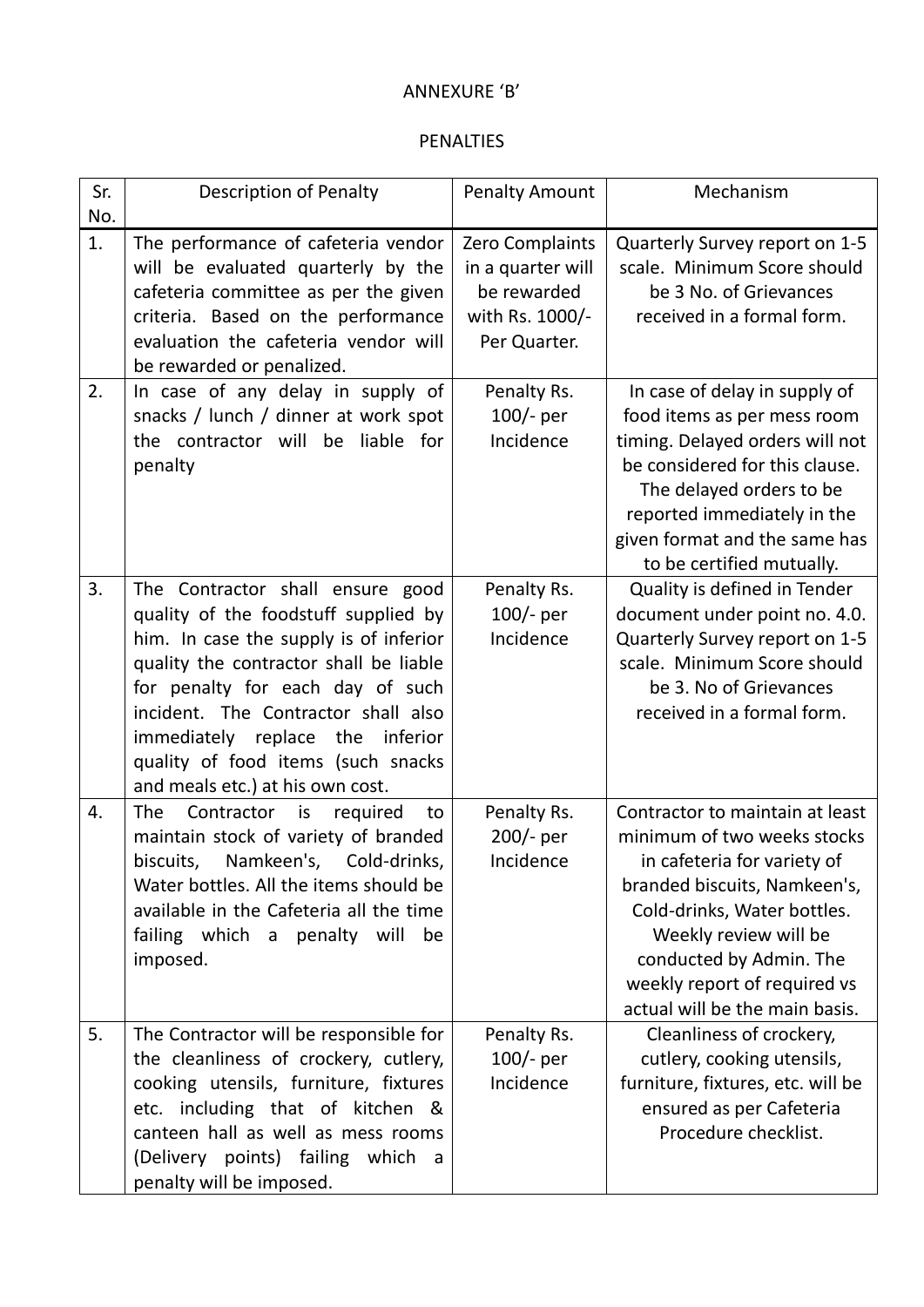## PRICE BID FORMAT

| Sr. No. | <b>Items Description</b>                        | <b>Unit of Measurement</b>                                                                                                                  | Rate |
|---------|-------------------------------------------------|---------------------------------------------------------------------------------------------------------------------------------------------|------|
| 1       | Snacks (1 Plate)                                | 150 gms. Min.                                                                                                                               |      |
| 2       | Lunch / Dinner                                  | Qty. as above                                                                                                                               |      |
| 3       | Tea / Coffee                                    | 100 ML per cup (considering daily two cups<br>per employee with Cups)                                                                       |      |
| 4       | <b>Delivery</b><br>Charges<br>(Service Charges) | (Service Point Manpower Cost) Approx. 16<br>Manpower with Min. wages.                                                                       |      |
|         |                                                 | 4 Persons for Utensils Cleaning-Unskilled                                                                                                   |      |
|         |                                                 | 4 Persons for Cafeteria Services-Unskilled                                                                                                  |      |
|         |                                                 | 6 Persons for Delivery Points-Unskilled                                                                                                     |      |
|         |                                                 | 2 Persons for Admin. & Plant Bldg.-Unskilled                                                                                                |      |
|         |                                                 | (Supervisor-Semi-Skilled / Cook-Semi-Skilled /<br>Person-Semi-skilled<br>Counter<br>helper-<br>Unskilled cost will not be borne by company) |      |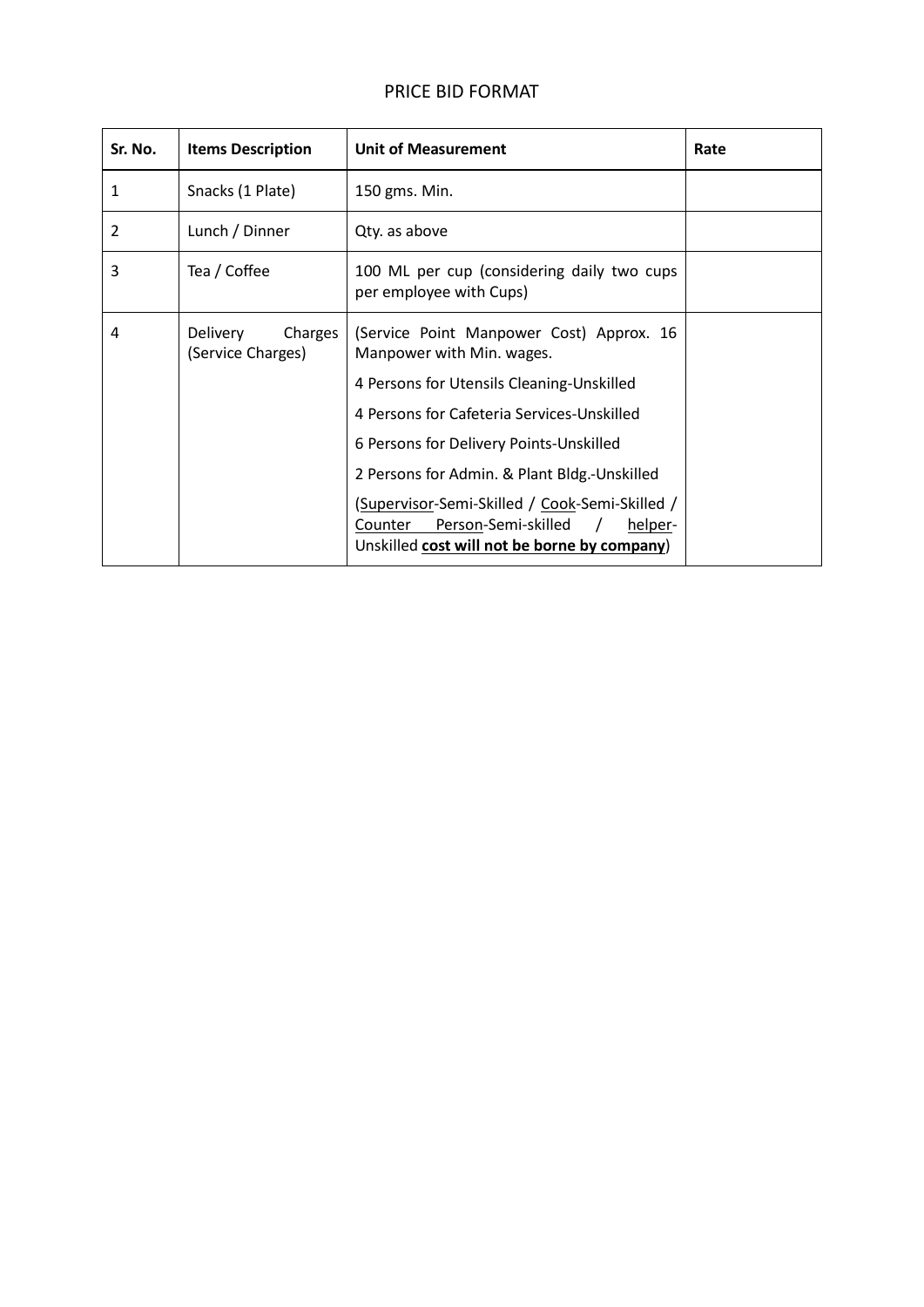|  | Rates for Ala-Card:- |
|--|----------------------|
|--|----------------------|

| Sr.<br>No.     | Item Description                         | Qty          | <b>UOM</b> | Rate |
|----------------|------------------------------------------|--------------|------------|------|
| $\mathbf{1}$   | Snacks (1 Plat of 100 GMS)               | $\mathbf{1}$ | EA         |      |
| $\overline{2}$ | Lunch & Dinner ( Qty. As per ANNEX. "A") | 1            | EA         |      |
| 3              | Tea Per Cup 100ML with & without Sugar.  | 100          | ML         |      |
| 4              | Coffee Per Cup 100MLwith & without Sugar | 100          | ML         |      |
| 5              | Veg. Sandwich                            | 1            | EA         |      |
| 6              | <b>Toast Sandwich</b>                    | 1            | EA         |      |
| $\overline{7}$ | Veg. Fried Rice                          | 200          | gms        |      |
| 8              | Egg. Freid Rice                          | 200          | gms        |      |
| 9              | Masala Rice                              | 200          | gms        |      |
| 10             | Single Omlet                             | 1            | EA         |      |
| 11             | Single Omlet with 2 Pav                  | $\mathbf{1}$ | EA         |      |
| 12             | Double Omlet                             | 1            | EA         |      |
| 13             | Double Omlet with 2 Pav                  | 1            | EA         |      |
| 14             | Single Burjee                            | 1            | EA         |      |
| 15             | Double Burjee                            | 1            | EA         |      |
| 16             | Single Pav                               | $\mathbf{1}$ | EA         |      |
| 17             | Chapati                                  | 1            | EA         |      |
| 18             | Puri                                     | $\mathbf{1}$ | EA         |      |
| 19             | Vegitable                                | 100          | gms        |      |
| 20             | Dry Cereals/Pulses Usal                  | 100          | gms        |      |
| 21             | Rice                                     | 200          | gms        |      |
| 22             | Dal                                      | 200          | gms        |      |
| 23             | Chaz                                     | 200          | ML         |      |
| 24             | Papad rosted                             | $\mathbf{1}$ | EA         |      |
| 25             | Papad fry                                | $\mathbf 1$  | EA         |      |
| 26             | Curd                                     | 100          | gms        |      |
| 27             | Gulab Jamun                              | 50           | gms        |      |
| 28             | Rasgula                                  | 50           | gms        |      |
| 29             | Laddu                                    | 50           | gms        |      |
| 30             | Kheer                                    | 50           | gms        |      |
| 31             | Half Lunch                               | $\mathbf{1}$ | EA         |      |
| 32             | Lime/Kokam Sarwat                        | 200          | ML         |      |
| 33             | Bread Butter with 2 slices & butter      | 1            | EA         |      |